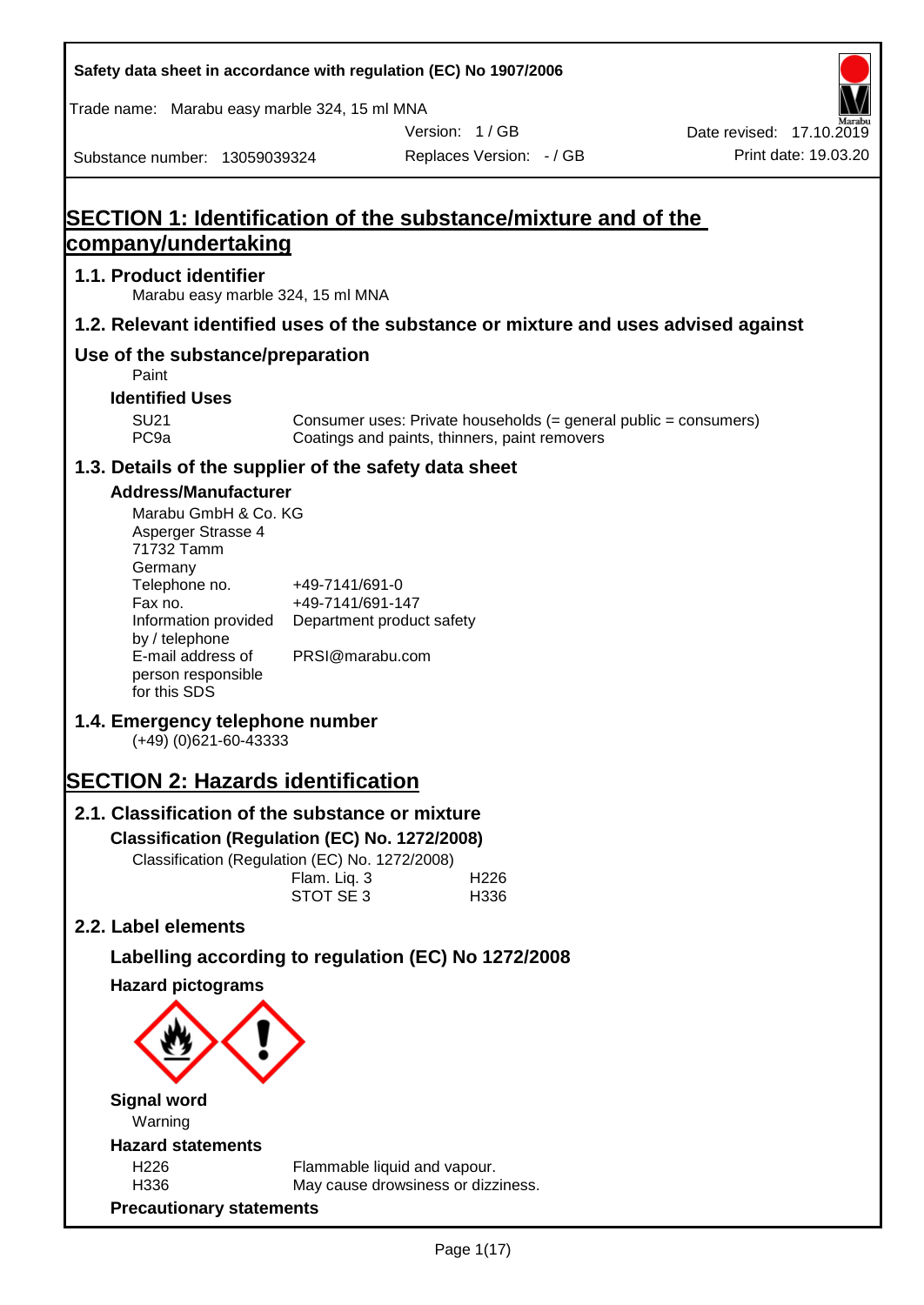| Safety data sheet in accordance with regulation (EC) No 1907/2006               |                                                       |               |                          |    |      |                                                                           |
|---------------------------------------------------------------------------------|-------------------------------------------------------|---------------|--------------------------|----|------|---------------------------------------------------------------------------|
| Trade name: Marabu easy marble 324, 15 ml MNA                                   |                                                       |               |                          |    |      |                                                                           |
|                                                                                 |                                                       | Version: 1/GB |                          |    |      | Date revised: 17.10.2019                                                  |
| Substance number: 13059039324                                                   |                                                       |               | Replaces Version: - / GB |    |      | Print date: 19.03.20                                                      |
| P <sub>101</sub>                                                                |                                                       |               |                          |    |      | If medical advice is needed, have product container or label at hand.     |
| P <sub>102</sub>                                                                | Keep out of reach of children.                        |               |                          |    |      |                                                                           |
| P210                                                                            | sources. No smoking.                                  |               |                          |    |      | Keep away from heat, hot surfaces, sparks, open flames and other ignition |
| P271                                                                            | Use only outdoors or in a well-ventilated area.       |               |                          |    |      |                                                                           |
| P405                                                                            | Store locked up.                                      |               |                          |    |      |                                                                           |
| P501.9                                                                          | Dispose of contents / container as problematic waste. |               |                          |    |      |                                                                           |
| Hazardous component(s) to be indicated on label (Regulation (EC) No. 1272/2008) |                                                       |               |                          |    |      |                                                                           |
| contains                                                                        | 2-Methoxy-1-methylethyl acetate; 1-Methoxy-2-propanol |               |                          |    |      | Hydrocarbons, C9-C11, n-alkanes, isoalkanes, cyclics, < 2% aromatics;     |
| 2.3. Other hazards                                                              |                                                       |               |                          |    |      |                                                                           |
| No special hazards have to be mentioned.                                        |                                                       |               |                          |    |      |                                                                           |
| <b>SECTION 3: Composition/information on ingredients</b>                        |                                                       |               |                          |    |      |                                                                           |
| 3.2. Mixtures                                                                   |                                                       |               |                          |    |      |                                                                           |
| <b>Chemical characterization</b>                                                |                                                       |               |                          |    |      |                                                                           |
| Paint based on alkyd resins and on solvents                                     |                                                       |               |                          |    |      |                                                                           |
| <b>Hazardous ingredients</b>                                                    |                                                       |               |                          |    |      |                                                                           |
| 1-Methoxy-2-propanol                                                            |                                                       |               |                          |    |      |                                                                           |
| CAS No.                                                                         | 107-98-2                                              |               |                          |    |      |                                                                           |
| EINECS no.                                                                      | 203-539-1                                             |               |                          |    |      |                                                                           |
| Registration no.<br>Concentration                                               | 01-2119457435-35<br>$>=$                              | 25            | $\lt$                    | 50 | $\%$ |                                                                           |
|                                                                                 |                                                       |               |                          |    |      |                                                                           |
| Classification (Regulation (EC) No. 1272/2008)                                  |                                                       |               |                          |    |      |                                                                           |
|                                                                                 | STOT SE 3                                             |               | H336                     |    |      |                                                                           |
|                                                                                 | Flam. Liq. 3                                          |               | H <sub>226</sub>         |    |      |                                                                           |
| 2-Methoxy-1-methylethyl acetate                                                 |                                                       |               |                          |    |      |                                                                           |
| CAS No.                                                                         | 108-65-6                                              |               |                          |    |      |                                                                           |
| EINECS no.                                                                      | 203-603-9                                             |               |                          |    |      |                                                                           |
| Registration no.                                                                | 01-2119475791-29                                      |               |                          |    |      |                                                                           |
| Concentration                                                                   | $>=$                                                  | 10            | $\prec$                  | 20 | %    |                                                                           |
| Classification (Regulation (EC) No. 1272/2008)                                  |                                                       |               |                          |    |      |                                                                           |
|                                                                                 | Flam. Liq. 3                                          |               | H <sub>226</sub>         |    |      |                                                                           |
|                                                                                 | STOT SE 3                                             |               | H336                     |    |      |                                                                           |
| Hydrocarbons, C9-C11, n-alkanes, isoalkanes, cyclics, < 2% aromatics            |                                                       |               |                          |    |      |                                                                           |
| CAS No.                                                                         | 64742-48-9                                            |               |                          |    |      |                                                                           |
| EINECS no.                                                                      | 265-150-3                                             |               |                          |    |      |                                                                           |
| Registration no.<br>Concentration                                               | 01-2119463258-33 (LIST NUMBER 919-857-5)              |               |                          |    |      |                                                                           |
|                                                                                 | $>=$                                                  | 10            | $\prec$                  | 20 | %    |                                                                           |
| Classification (Regulation (EC) No. 1272/2008)                                  |                                                       |               |                          |    |      |                                                                           |
|                                                                                 | Asp. Tox. 1                                           |               | H304                     |    |      |                                                                           |
|                                                                                 | Flam. Liq. 3<br>STOT SE 3                             |               | H <sub>226</sub><br>H336 |    |      |                                                                           |
|                                                                                 |                                                       |               | <b>EUH066</b>            |    |      |                                                                           |
|                                                                                 |                                                       |               |                          |    |      |                                                                           |
| 2-Butoxyethyl acetate                                                           |                                                       |               |                          |    |      |                                                                           |
| CAS No.                                                                         | 112-07-2                                              |               |                          |    |      |                                                                           |
| EINECS no.                                                                      | 203-933-3                                             |               |                          |    |      |                                                                           |

Г

 $\overline{\mathbf{1}}$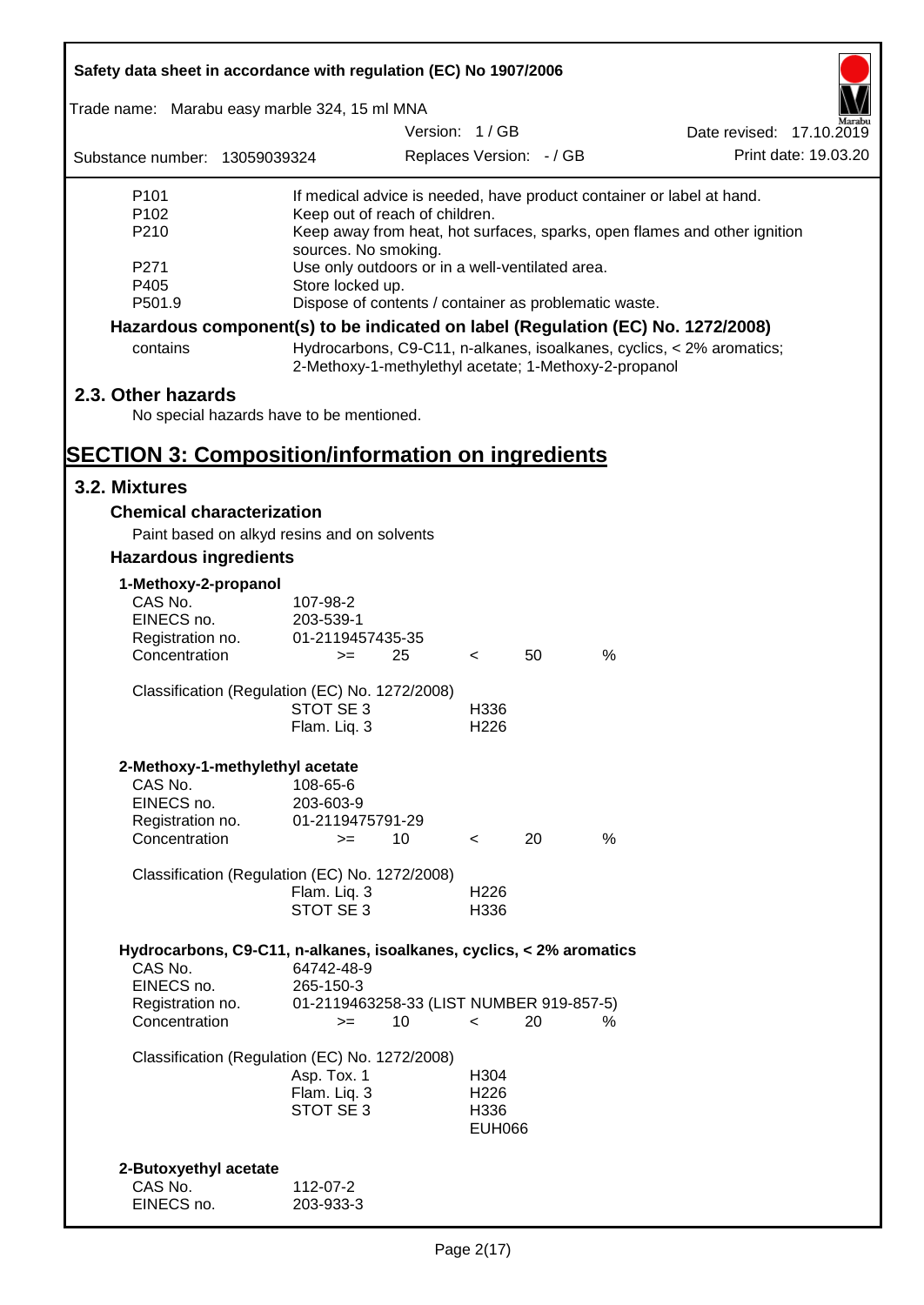| Safety data sheet in accordance with regulation (EC) No 1907/2006                 |                               |               |                          |                          |                                                                                                       |
|-----------------------------------------------------------------------------------|-------------------------------|---------------|--------------------------|--------------------------|-------------------------------------------------------------------------------------------------------|
| Trade name: Marabu easy marble 324, 15 ml MNA                                     |                               |               |                          |                          |                                                                                                       |
| Substance number: 13059039324                                                     |                               | Version: 1/GB |                          | Replaces Version: - / GB | Date revised: 17.10.2019<br>Print date: 19.03.20                                                      |
|                                                                                   |                               |               |                          |                          |                                                                                                       |
| Registration no.<br>Concentration                                                 | 01-2119475112-47<br>$>=$      | 1             | $\,<\,$                  | 10                       | $\%$                                                                                                  |
| Classification (Regulation (EC) No. 1272/2008)                                    |                               |               |                          |                          |                                                                                                       |
|                                                                                   | Acute Tox. 4                  |               | H332                     |                          |                                                                                                       |
|                                                                                   | Acute Tox. 4<br>Acute Tox. 4  |               | H312<br>H302             |                          |                                                                                                       |
|                                                                                   |                               |               |                          |                          |                                                                                                       |
| 2-Methoxypropanol                                                                 |                               |               |                          |                          |                                                                                                       |
| CAS No.<br>EINECS no.                                                             | 1589-47-5<br>216-455-5        |               |                          |                          |                                                                                                       |
| Concentration                                                                     | $>=$                          | 0,1           | $\,<\,$                  | 0,3                      | $\%$                                                                                                  |
|                                                                                   |                               |               |                          |                          |                                                                                                       |
| Classification (Regulation (EC) No. 1272/2008)                                    | Skin Irrit. 2                 |               | H315                     |                          |                                                                                                       |
|                                                                                   | STOT SE 3                     |               | H335                     |                          |                                                                                                       |
|                                                                                   | Repr. 1B                      |               | <b>H360D</b>             |                          |                                                                                                       |
|                                                                                   | Flam. Liq. 3<br>Eye Dam. 1    |               | H <sub>226</sub><br>H318 |                          |                                                                                                       |
|                                                                                   |                               |               |                          |                          |                                                                                                       |
| 3,6-Bis(ethylamino)-9-[2-(methoxycarbonyl)phenyl]-2,7-dimethylxanthylium chloride |                               |               |                          |                          |                                                                                                       |
| CAS No.                                                                           | 3068-39-1                     |               |                          |                          |                                                                                                       |
| EINECS no.<br>Registration no.                                                    | 221-326-1<br>01-2120107344-68 |               |                          |                          |                                                                                                       |
| Concentration                                                                     | $>=$                          | 0,01          | $\prec$                  | 0,1                      | %                                                                                                     |
| Classification (Regulation (EC) No. 1272/2008)                                    |                               |               |                          |                          |                                                                                                       |
|                                                                                   | Acute Tox. 4                  |               | H302                     |                          |                                                                                                       |
|                                                                                   | Eye Dam. 1                    |               | H318                     |                          |                                                                                                       |
|                                                                                   | <b>Aquatic Chronic 1</b>      |               | H410                     |                          |                                                                                                       |
|                                                                                   | Acute Tox. 2<br>Skin Sens. 1  |               | H330<br>H317             |                          | Route of exposure: inhalative                                                                         |
|                                                                                   | STOT RE 1                     |               | H372                     |                          |                                                                                                       |
|                                                                                   | Repr. 2                       |               | H361                     |                          |                                                                                                       |
|                                                                                   | Aquatic Acute 1               |               | H400                     |                          |                                                                                                       |
| Concentration limits (Regulation (EC) No. 1272/2008)                              | Aquatic Acute 1               | H400          | $M = 10$                 |                          |                                                                                                       |
|                                                                                   |                               |               |                          |                          |                                                                                                       |
| <b>SECTION 4: First aid measures</b>                                              |                               |               |                          |                          |                                                                                                       |
| 4.1. Description of first aid measures                                            |                               |               |                          |                          |                                                                                                       |
| <b>General information</b>                                                        |                               |               |                          |                          |                                                                                                       |
|                                                                                   |                               |               |                          |                          | In all cases of doubt, or when symptoms persist, seek medical attention. Never give anything by mouth |
|                                                                                   |                               |               |                          |                          | to an unconscious person. If unconscious place in recovery position and seek medical advice.          |
| <b>After inhalation</b>                                                           |                               |               |                          |                          |                                                                                                       |
| artificial respiration.                                                           |                               |               |                          |                          | Remove to fresh air, keep patient warm and at rest. If breathing is irregular or stopped, administer  |

#### **After skin contact**

Remove contaminated clothing. Wash skin thoroughly with soap and water or use recognised skin cleanser. Do NOT use solvents or thinners.

#### **After eye contact**

Remove contact lenses, irrigate copiously with clean, fresh water, holding the eyelids apart for at least 10 minutes and seek immediate medical advice.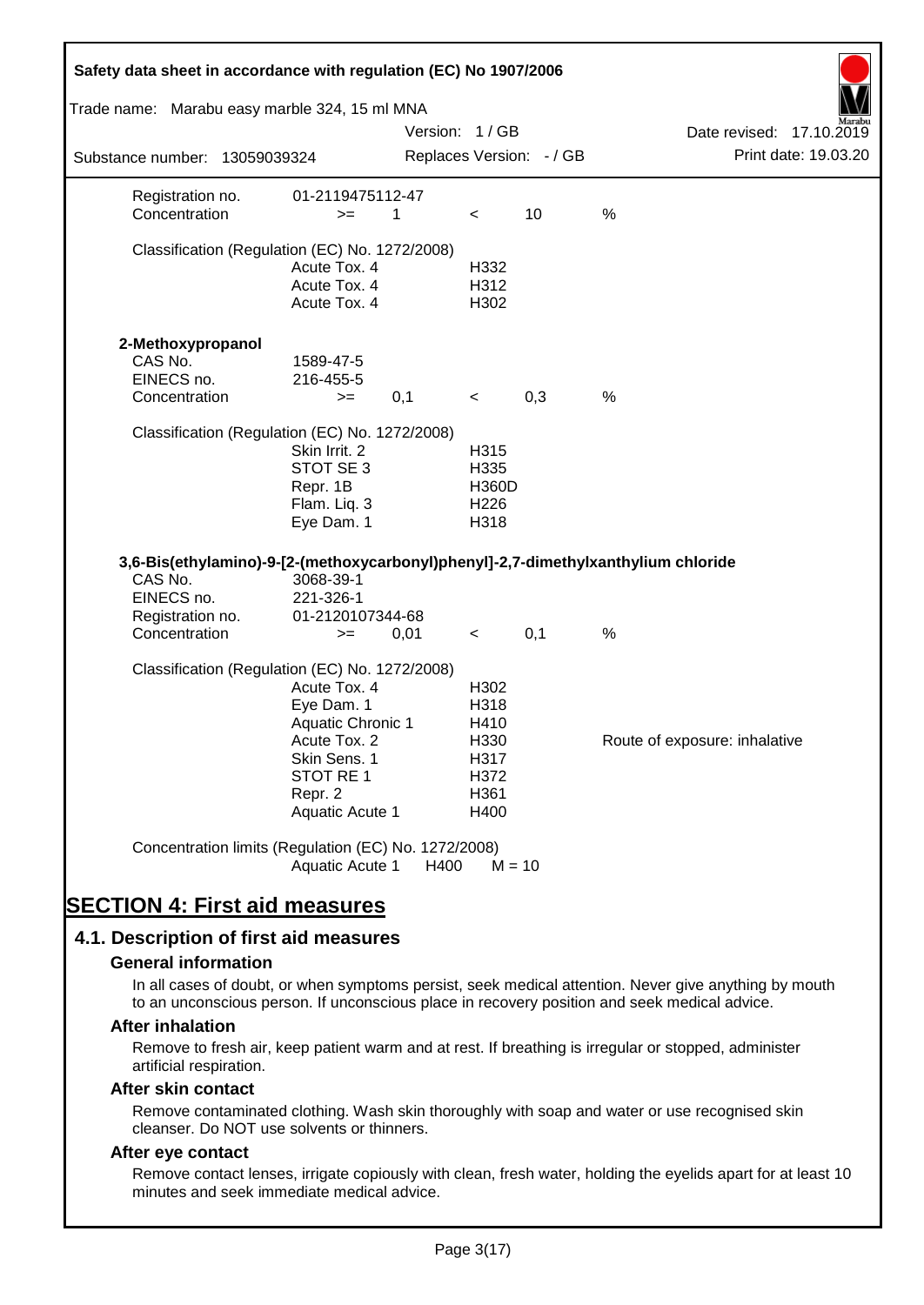### **Safety data sheet in accordance with regulation (EC) No 1907/2006**

Trade name: Marabu easy marble 324, 15 ml MNA

Version: 1 / GB

Substance number: 13059039324

Replaces Version: - / GB Print date: 19.03.20 Date revised: 17.10.2

### **After ingestion**

If accidentally swallowed rinse the mouth with plenty of water (only if the person is conscious) and obtain immediate medical attention. Keep at rest. Do NOT induce vomiting.

#### **4.2. Most important symptoms and effects, both acute and delayed** Until now no symptoms known so far.

## **4.3. Indication of any immediate medical attention and special treatment needed**

## **Hints for the physician / treatment**

Treat symptomatically

## **SECTION 5: Firefighting measures**

## **5.1. Extinguishing media**

### **Suitable extinguishing media**

Recommended: alcohol resistant foam, CO2, powders, water spray/mist, Not be used for safety reasons: water *iet* 

### **5.2. Special hazards arising from the substance or mixture**

In the event of fire the following can be released: Carbon dioxide (CO2); Carbon monoxide (CO); dense black smoke; Nitrogen oxides (NOx)

### **5.3. Advice for firefighters**

#### **Special protective equipment for fire-fighting**

Cool closed containers exposed to fire with water. Do not allow run-off from fire fighting to enter drains or water courses.

## **SECTION 6: Accidental release measures**

#### **6.1. Personal precautions, protective equipment and emergency procedures**

Exclude sources of ignition and ventilate the area. Avoid breathing vapours. Refer to protective measures listed in Sections 7 and 8.

#### **6.2. Environmental precautions**

Do not allow to enter drains or waterways. If the product contaminates lakes, rivers or sewage, inform appropriate authorities in accordance with local regulations.

#### **6.3. Methods and material for containment and cleaning up**

Contain and collect spillage with non-combustible absorbent materials, e.g. sand, earth, vermiculite, diatomaceous earth and place in container for disposal according to local regulations (see section 13). Clean preferably with a detergent - avoid use of solvents.

#### **6.4. Reference to other sections**

Information regarding Safe handling, see Section 7. Information regarding personal protective measures, see Section 8. Information regarding waste disposal, see Section 13.

## **SECTION 7: Handling and storage**

## **7.1. Precautions for safe handling**

#### **Advice on safe handling**

Prevent the creation of flammable or explosive concentrations of vapour in air and avoid vapour concentration higher than the occupational exposure limits. In addition, the product should only be used in areas from which all naked lights and other sources of ignition have been excluded. Electrical equipment should be protected to the appropriate standard. Mixture may charge electrostatically: always use earthing leads when transferring from one container to another. Operators should wear anti-static footwear and clothing and floors should be of the conducting type. Isolate from sources of heat, sparks and open flame. No sparking tools should be used. Avoid skin and eye contact. Avoid the inhalation of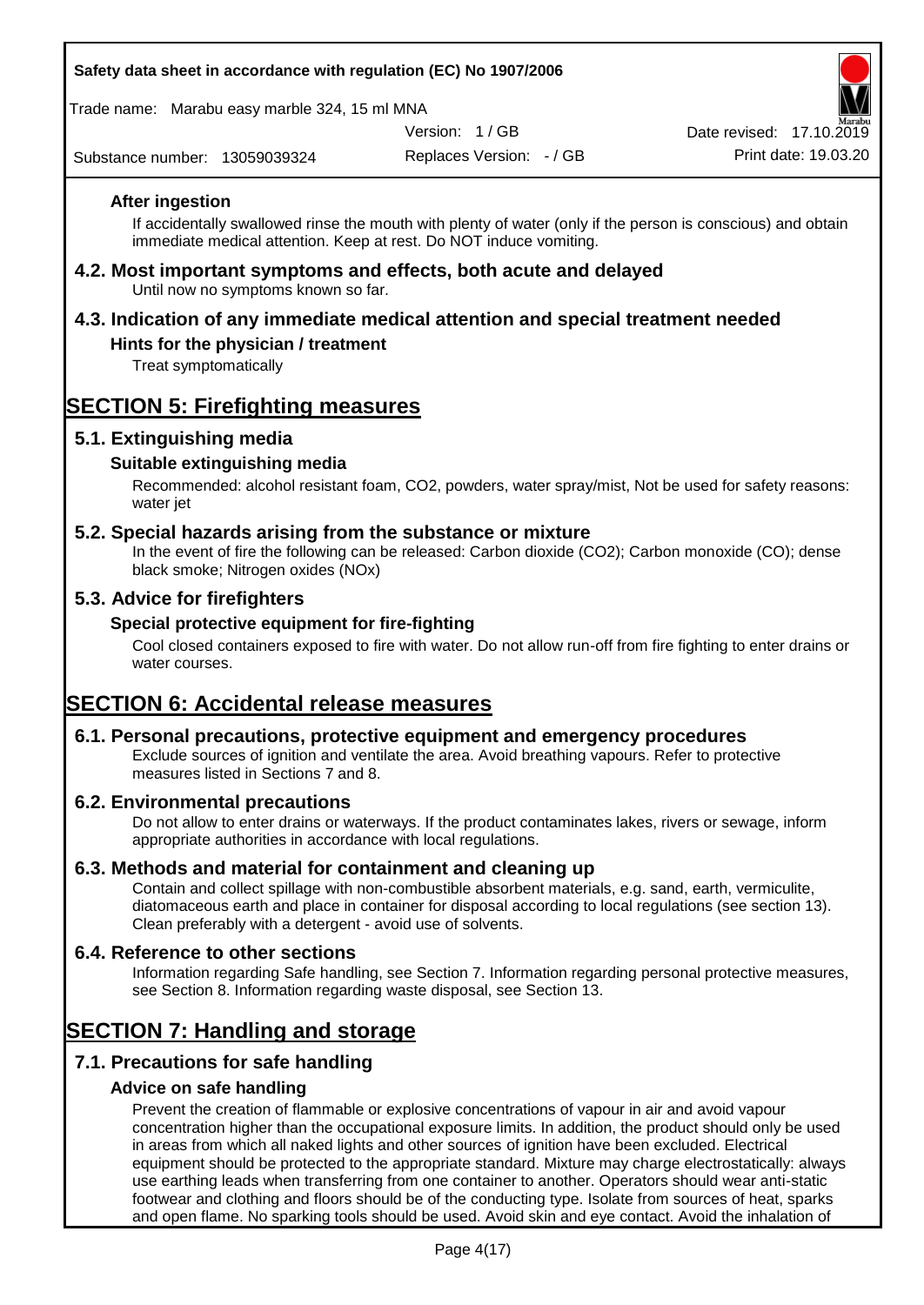| Safety data sheet in accordance with regulation (EC) No 1907/2006                                                                                                                                                                                                                                                                                                 |                                  |                                                               |                                                                                        |                                                                                                                                                                                                                                                                                                                                                                                                                             |
|-------------------------------------------------------------------------------------------------------------------------------------------------------------------------------------------------------------------------------------------------------------------------------------------------------------------------------------------------------------------|----------------------------------|---------------------------------------------------------------|----------------------------------------------------------------------------------------|-----------------------------------------------------------------------------------------------------------------------------------------------------------------------------------------------------------------------------------------------------------------------------------------------------------------------------------------------------------------------------------------------------------------------------|
| Trade name: Marabu easy marble 324, 15 ml MNA                                                                                                                                                                                                                                                                                                                     |                                  |                                                               |                                                                                        |                                                                                                                                                                                                                                                                                                                                                                                                                             |
|                                                                                                                                                                                                                                                                                                                                                                   |                                  | Version: 1/GB                                                 |                                                                                        | Date revised: 17.10.2019                                                                                                                                                                                                                                                                                                                                                                                                    |
| Substance number: 13059039324                                                                                                                                                                                                                                                                                                                                     |                                  | Replaces Version: - / GB                                      |                                                                                        | Print date: 19.03.20                                                                                                                                                                                                                                                                                                                                                                                                        |
| Comply with the health and safety at work laws. Do not allow to enter drains or water courses.                                                                                                                                                                                                                                                                    |                                  |                                                               |                                                                                        | particulates and spray mist arising from the application of this mixture. Smoking, eating and drinking shall<br>be prohibited in application area. For personal protection see Section 8. Never use pressure to empty:<br>container is not a pressure vessel. Always keep in containers of same material as the original one.                                                                                               |
| Advice on protection against fire and explosion                                                                                                                                                                                                                                                                                                                   |                                  |                                                               |                                                                                        |                                                                                                                                                                                                                                                                                                                                                                                                                             |
| air.                                                                                                                                                                                                                                                                                                                                                              |                                  |                                                               |                                                                                        | Vapours are heavier than air and may spread along floors. Vapours may form explosive mixtures with                                                                                                                                                                                                                                                                                                                          |
| Classification of fires / temperature class / Ignition group / Dust explosion class<br><b>Classification of fires</b><br>Temperature class                                                                                                                                                                                                                        | T4                               | B (Combustible liquid substances)                             |                                                                                        |                                                                                                                                                                                                                                                                                                                                                                                                                             |
| 7.2. Conditions for safe storage, including any incompatibilities                                                                                                                                                                                                                                                                                                 |                                  |                                                               |                                                                                        |                                                                                                                                                                                                                                                                                                                                                                                                                             |
| Requirements for storage rooms and vessels<br>Electrical installations/working materials must comply with the local applied technological safety<br>accordance with national regulation<br>Hints on storage assembly<br>Store away from oxidising agents, from strongly alkaline and strongly acid materials.<br><b>Further information on storage conditions</b> |                                  |                                                               |                                                                                        | standards. Storage rooms in which filling operations take place must have a conducting floor. Store in<br>Observe label precautions. Store between 15 and 30 °C in a dry, well ventilated place away from<br>sources of heat and direct sunlight. Keep container tightly closed. Keep away from sources of ignition.<br>No smoking. Prevent unauthorised access. Containers which are opened must be carefully resealed and |
| kept upright to prevent leakage.<br>7.3. Specific end use(s)<br>Paint                                                                                                                                                                                                                                                                                             |                                  |                                                               |                                                                                        |                                                                                                                                                                                                                                                                                                                                                                                                                             |
| <b>SECTION 8: Exposure controls/personal protection</b>                                                                                                                                                                                                                                                                                                           |                                  |                                                               |                                                                                        |                                                                                                                                                                                                                                                                                                                                                                                                                             |
| 8.1. Control parameters                                                                                                                                                                                                                                                                                                                                           |                                  |                                                               |                                                                                        |                                                                                                                                                                                                                                                                                                                                                                                                                             |
| <b>Exposure limit values</b>                                                                                                                                                                                                                                                                                                                                      |                                  |                                                               |                                                                                        |                                                                                                                                                                                                                                                                                                                                                                                                                             |
| 2-Methoxy-1-methylethyl acetate<br>List<br><b>Type</b><br>Value<br>Short term exposure limit<br>Skin resorption / sensibilisation: Sk;                                                                                                                                                                                                                            | <b>EH40</b><br>WEL<br>274<br>548 | mg/m <sup>3</sup><br>mg/m <sup>3</sup><br><b>Status: 2011</b> | 50<br>100                                                                              | ppm(V)<br>ppm(V)                                                                                                                                                                                                                                                                                                                                                                                                            |
| 1-Methoxy-2-propanol                                                                                                                                                                                                                                                                                                                                              |                                  |                                                               |                                                                                        |                                                                                                                                                                                                                                                                                                                                                                                                                             |
| List<br><b>Type</b><br>Value<br>Short term exposure limit<br>Skin resorption / sensibilisation: Sk;                                                                                                                                                                                                                                                               | EH40<br>WEL<br>375<br>560        | mg/m <sup>3</sup><br>mg/m <sup>3</sup><br><b>Status: 2011</b> | 100<br>150                                                                             | ppm(V)<br>ppm(V)                                                                                                                                                                                                                                                                                                                                                                                                            |
| 2-Butoxyethyl acetate<br>List<br><b>Type</b><br>Value<br>Short term exposure limit<br>Skin resorption / sensibilisation: Sk;<br><b>Derived No/Minimal Effect Levels (DNEL/DMEL)</b>                                                                                                                                                                               | EH40<br>WEL<br>133<br>332        | <b>Status: 2011</b>                                           | 20<br>50<br>Hydrocarbons $C9-C11$ n-alkanes isoalkanes cyclics $\epsilon$ 2% aromatics | ppm(V)<br>ppm(V)                                                                                                                                                                                                                                                                                                                                                                                                            |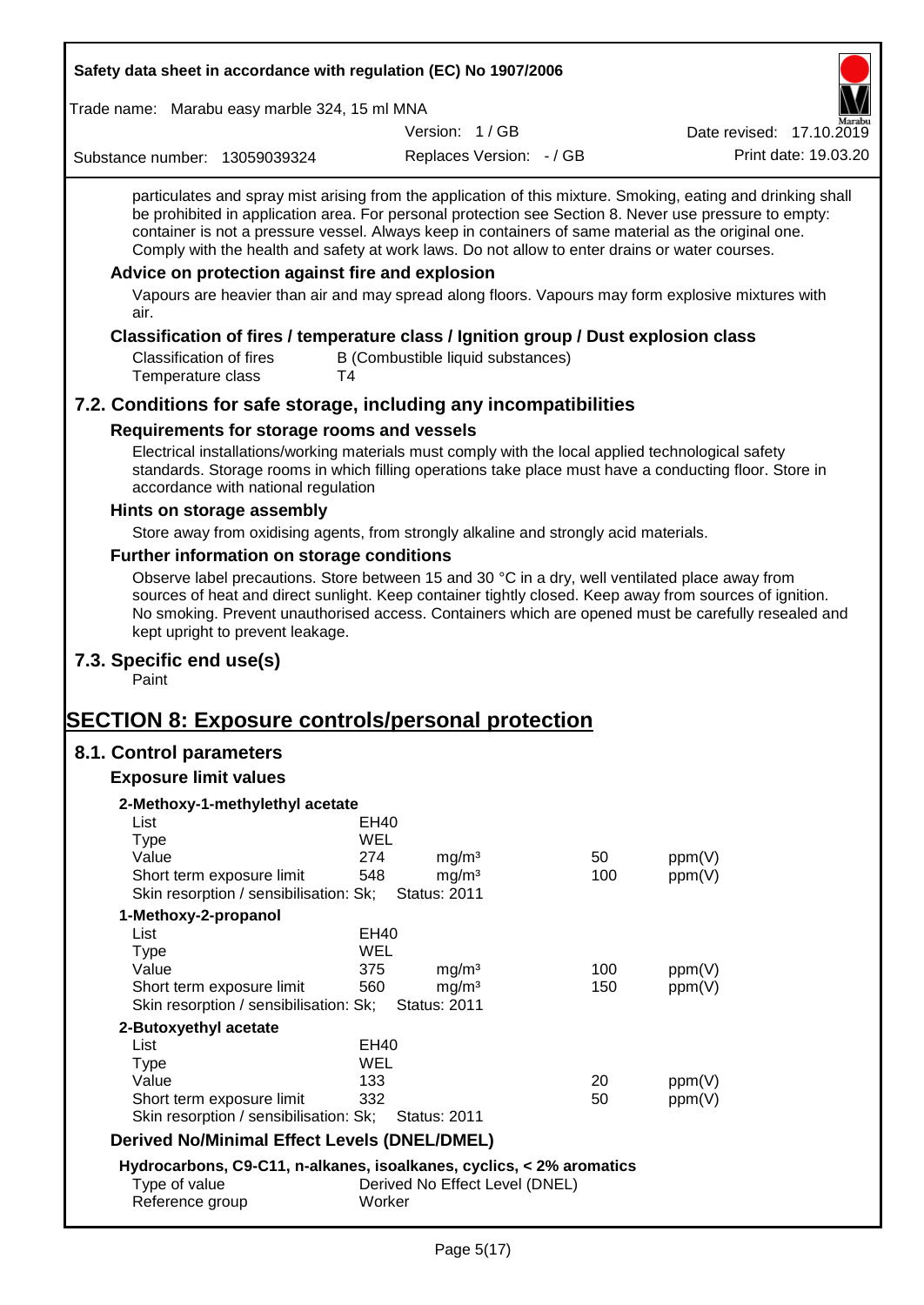| Safety data sheet in accordance with regulation (EC) No 1907/2006 |                                |                             |
|-------------------------------------------------------------------|--------------------------------|-----------------------------|
| Trade name: Marabu easy marble 324, 15 ml MNA                     |                                |                             |
|                                                                   | Version: 1/GB                  | Date revised:<br>17.10.2019 |
| Substance number: 13059039324                                     | Replaces Version: - / GB       | Print date: 19.03.20        |
| Duration of exposure                                              | Long term                      |                             |
| Route of exposure                                                 | dermal                         |                             |
| Mode of action                                                    | Systemic effects               |                             |
| Concentration                                                     | 300                            | mg/kg                       |
| Type of value                                                     | Derived No Effect Level (DNEL) |                             |
| Reference group                                                   | Consumer                       |                             |
| Duration of exposure                                              | Long term                      |                             |
| Route of exposure                                                 | oral                           |                             |
| Mode of action                                                    | Systemic effects               |                             |
| Concentration                                                     | 300                            | mg/kg                       |
| Type of value                                                     | Derived No Effect Level (DNEL) |                             |
| Reference group                                                   | Consumer                       |                             |
| Duration of exposure                                              | Long term                      |                             |
| Route of exposure                                                 | dermal                         |                             |
| Mode of action                                                    | Systemic effects               |                             |
| Concentration                                                     | 300                            | mg/kg                       |
| Type of value                                                     | Derived No Effect Level (DNEL) |                             |
| Reference group                                                   | Consumer                       |                             |
| Duration of exposure                                              | Long term                      |                             |
| Route of exposure                                                 | inhalative                     |                             |
| Mode of action                                                    | Systemic effects               |                             |
| Concentration                                                     | 900                            | mg/m <sup>3</sup>           |
| Type of value                                                     | Derived No Effect Level (DNEL) |                             |
| Reference group                                                   | Worker                         |                             |
| Duration of exposure                                              | Long term                      |                             |
| Route of exposure                                                 | inhalative                     |                             |
| Mode of action                                                    | Systemic effects               |                             |
| Concentration                                                     | 1500                           | mg/m <sup>3</sup>           |
| 2-Methoxy-1-methylethyl acetate                                   |                                |                             |
| Type of value                                                     | Derived No Effect Level (DNEL) |                             |
| Reference group                                                   | Worker                         |                             |
| Duration of exposure                                              | Long term                      |                             |
| Route of exposure                                                 | dermal                         |                             |
| Mode of action                                                    | Systemic effects               |                             |
| Concentration                                                     | 796                            | mg/kg/d                     |
| Type of value                                                     | Derived No Effect Level (DNEL) |                             |
| Reference group                                                   | Worker                         |                             |
| Duration of exposure                                              | Long term                      |                             |
| Route of exposure                                                 | inhalative                     |                             |
| Mode of action                                                    | Systemic effects               |                             |
| Concentration                                                     | 275                            | mg/m <sup>3</sup>           |
| Type of value                                                     | Derived No Effect Level (DNEL) |                             |
| Reference group                                                   | Consumer                       |                             |
| Duration of exposure                                              | Long term                      |                             |
| Route of exposure                                                 | dermal                         |                             |
| Mode of action                                                    | Systemic effects               |                             |
| Concentration                                                     | 320                            | mg/kg/d                     |
| Type of value                                                     | Derived No Effect Level (DNEL) |                             |
| Reference group                                                   | Consumer                       |                             |
|                                                                   |                                |                             |

 $\mathbf{r}$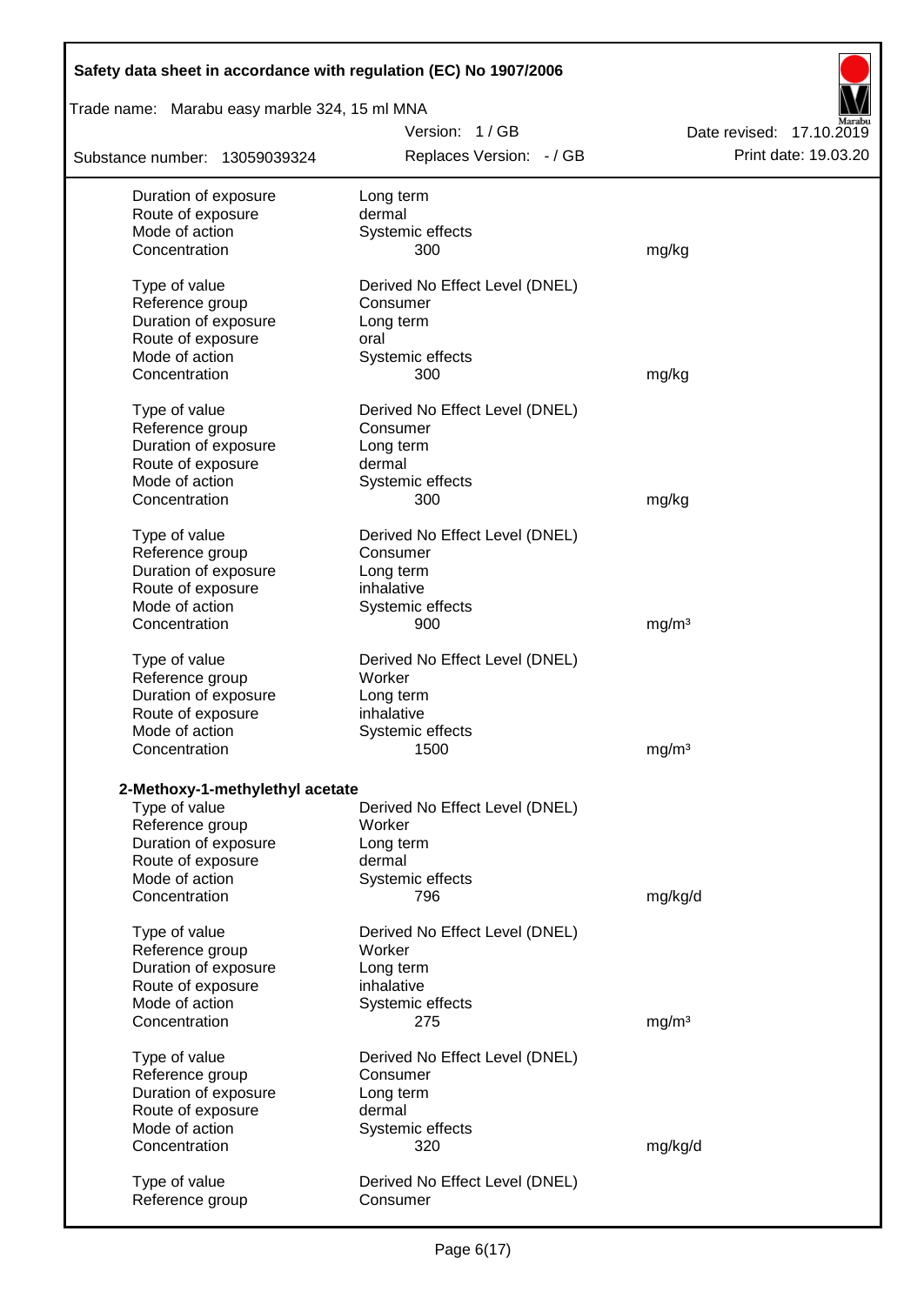| Safety data sheet in accordance with regulation (EC) No 1907/2006 |                                |                          |
|-------------------------------------------------------------------|--------------------------------|--------------------------|
| Trade name: Marabu easy marble 324, 15 ml MNA                     |                                |                          |
|                                                                   | Version: 1/GB                  | Date revised: 17.10.2019 |
| Substance number: 13059039324                                     | Replaces Version: - / GB       | Print date: 19.03.20     |
| Duration of exposure                                              | Long term                      |                          |
| Route of exposure                                                 | inhalative                     |                          |
| Mode of action                                                    | Systemic effects               |                          |
| Concentration                                                     | 33                             | mg/m <sup>3</sup>        |
| Type of value                                                     | Derived No Effect Level (DNEL) |                          |
| Reference group                                                   | Consumer                       |                          |
| Duration of exposure                                              | Long term                      |                          |
| Route of exposure                                                 | inhalative                     |                          |
| Mode of action                                                    | Local effects                  |                          |
| Concentration                                                     | 33                             | mg/m <sup>3</sup>        |
| Type of value                                                     | Derived No Effect Level (DNEL) |                          |
| Reference group                                                   | Consumer                       |                          |
| Duration of exposure                                              | Long term                      |                          |
| Route of exposure                                                 | oral                           |                          |
| Mode of action                                                    | Systemic effects               |                          |
| Concentration                                                     | 36                             | mg/kg/d                  |
| Type of value                                                     | Derived No Effect Level (DNEL) |                          |
| Reference group                                                   | Worker                         |                          |
| Duration of exposure                                              | Lifetime                       |                          |
| Route of exposure                                                 | inhalative                     |                          |
| Mode of action                                                    | Local effects                  |                          |
| Concentration                                                     | 550                            | mg/m <sup>3</sup>        |
| 1-Methoxy-2-propanol                                              |                                |                          |
| Type of value                                                     | Derived No Effect Level (DNEL) |                          |
| Reference group                                                   | Worker                         |                          |
| Duration of exposure                                              | Acute                          |                          |
| Route of exposure                                                 | inhalative                     |                          |
| Mode of action                                                    | Local effects                  |                          |
| Concentration                                                     | 553,5                          | mg/m <sup>3</sup>        |
| Type of value                                                     | Derived No Effect Level (DNEL) |                          |
| Reference group                                                   | Worker                         |                          |
| Duration of exposure                                              | Long term                      |                          |
| Route of exposure                                                 | dermal                         |                          |
| Mode of action                                                    | Systemic effects               |                          |
| Concentration                                                     | 50,6                           | mg/person/               |
|                                                                   |                                | d                        |
| Type of value                                                     | Derived No Effect Level (DNEL) |                          |
| Reference group                                                   | Worker                         |                          |
| Duration of exposure                                              | Long term                      |                          |
| Route of exposure                                                 | inhalative                     |                          |
| Mode of action                                                    | Systemic effects               |                          |
| Concentration                                                     | 369                            | mg/m <sup>3</sup>        |
| Type of value                                                     | Derived No Effect Level (DNEL) |                          |
| Reference group                                                   | <b>General Population</b>      |                          |
| Duration of exposure                                              | Long term                      |                          |
| Route of exposure                                                 | dermal                         |                          |
| Mode of action                                                    | Systemic effects               |                          |
| Concentration                                                     | 18,1                           | mg/kg                    |
| Type of value                                                     | Derived No Effect Level (DNEL) |                          |

Г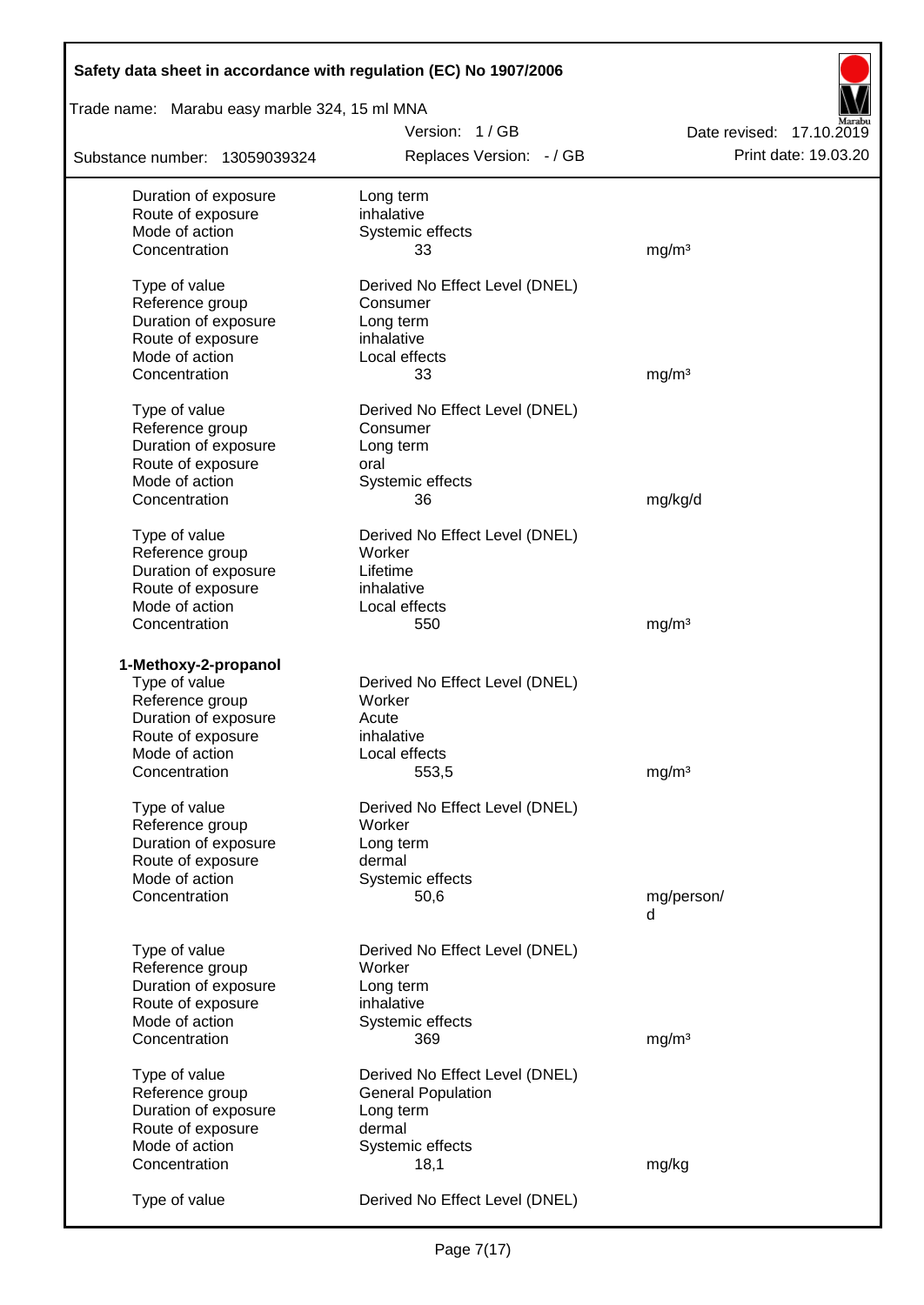| Safety data sheet in accordance with regulation (EC) No 1907/2006 |                                |                          |
|-------------------------------------------------------------------|--------------------------------|--------------------------|
| Trade name: Marabu easy marble 324, 15 ml MNA                     |                                |                          |
|                                                                   | Version: 1/GB                  | Date revised: 17.10.2019 |
| Substance number: 13059039324                                     | Replaces Version: - / GB       | Print date: 19.03.20     |
| Reference group                                                   | <b>General Population</b>      |                          |
| Duration of exposure                                              | Long term                      |                          |
| Route of exposure                                                 | inhalative                     |                          |
| Mode of action                                                    | Systemic effects               |                          |
| Concentration                                                     | 43,9                           | mg/m <sup>3</sup>        |
| Type of value                                                     | Derived No Effect Level (DNEL) |                          |
| Reference group                                                   | <b>General Population</b>      |                          |
| Duration of exposure                                              | Long term                      |                          |
| Route of exposure                                                 | oral                           |                          |
| Mode of action                                                    | Systemic effects               |                          |
| Concentration                                                     | 3,3                            | mg/kg/d                  |
| 2-Butoxyethyl acetate                                             |                                |                          |
| Reference substance                                               | 2-Butoxyethyl acetate          |                          |
| Type of value                                                     | Derived No Effect Level (DNEL) |                          |
| Reference group                                                   | Worker                         |                          |
| Duration of exposure                                              | Long term                      |                          |
| Route of exposure                                                 | inhalative                     |                          |
| Mode of action                                                    | Systemic effects               |                          |
| Concentration                                                     | 133                            | mg/m <sup>3</sup>        |
|                                                                   | 2-Butoxyethyl acetate          |                          |
| Type of value                                                     | Derived No Effect Level (DNEL) |                          |
| Reference group                                                   | Worker                         |                          |
| Duration of exposure                                              | Short term                     |                          |
| Route of exposure                                                 | inhalative                     |                          |
| Mode of action                                                    | Local effects                  |                          |
| Concentration                                                     | 333                            | mg/m <sup>3</sup>        |
|                                                                   | 2-Butoxyethyl acetate          |                          |
| Type of value                                                     | Derived No Effect Level (DNEL) |                          |
| Reference group                                                   | Worker                         |                          |
| Duration of exposure                                              | Long term                      |                          |
| Route of exposure                                                 | dermal                         |                          |
| Mode of action                                                    | Systemic effects               |                          |
| Concentration                                                     | 169                            | mg/kg/d                  |
|                                                                   | 2-Butoxyethyl acetate          |                          |
| Type of value                                                     | Derived No Effect Level (DNEL) |                          |
| Reference group                                                   | Worker                         |                          |
| Duration of exposure                                              | Short term                     |                          |
| Route of exposure                                                 | dermal                         |                          |
| Mode of action                                                    | Systemic effects               |                          |
| Concentration                                                     | 120                            | mg/kg/d                  |
|                                                                   | 2-Butoxyethyl acetate          |                          |
| Type of value                                                     | Derived No Effect Level (DNEL) |                          |
| Reference group                                                   | <b>General Population</b>      |                          |
| Duration of exposure                                              | Long term                      |                          |
| Route of exposure                                                 | inhalative                     |                          |
| Mode of action                                                    | Systemic effects               |                          |
| Concentration                                                     | 80                             | mg/m <sup>3</sup>        |
|                                                                   | 2-Butoxyethyl acetate          |                          |
| Type of value                                                     | Derived No Effect Level (DNEL) |                          |
| Reference group                                                   | <b>General Population</b>      |                          |
|                                                                   |                                |                          |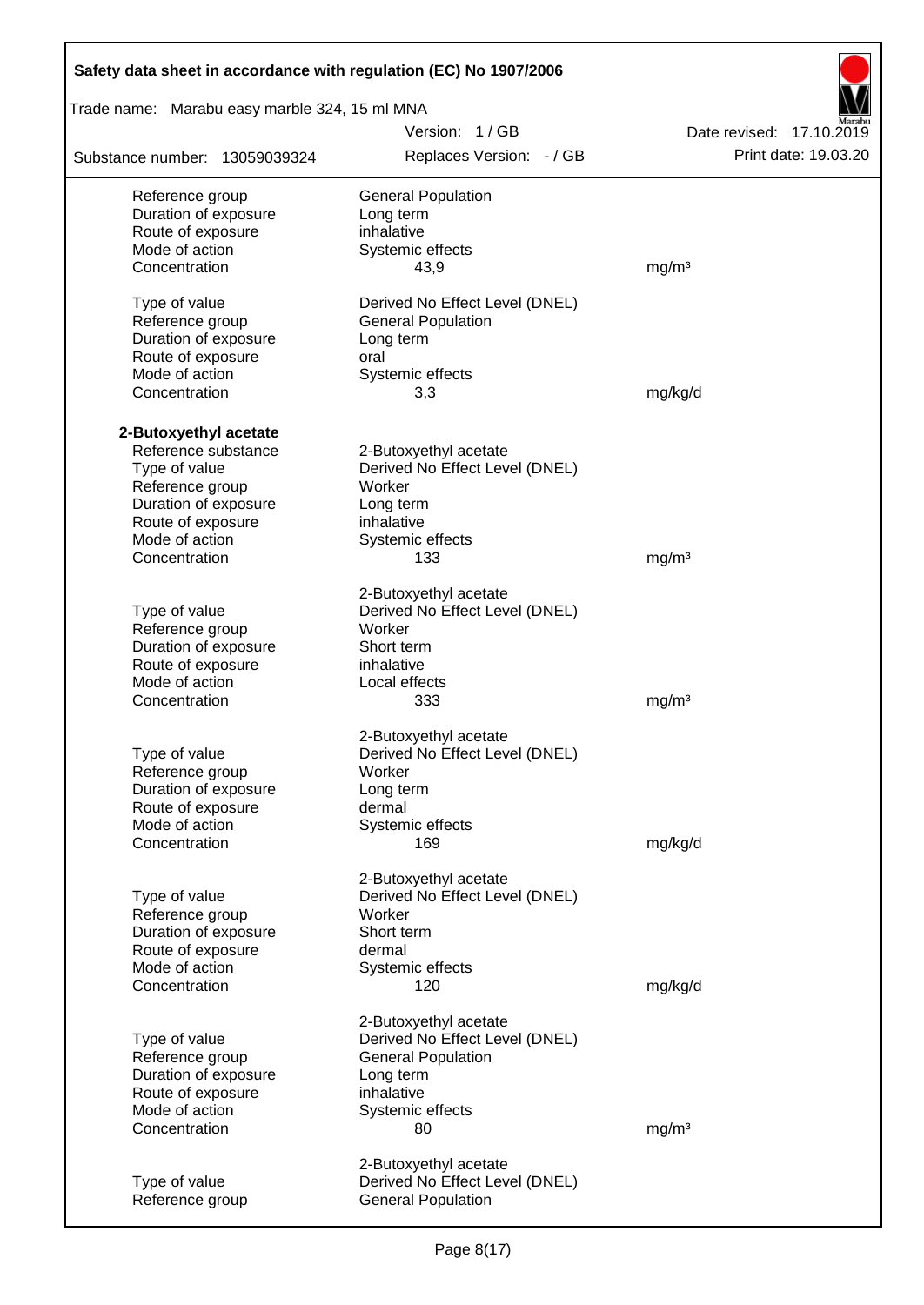| Safety data sheet in accordance with regulation (EC) No 1907/2006<br>Trade name: Marabu easy marble 324, 15 ml MNA |                                 |                          |
|--------------------------------------------------------------------------------------------------------------------|---------------------------------|--------------------------|
|                                                                                                                    | Version: 1/GB                   | Date revised: 17.10.2019 |
| Substance number: 13059039324                                                                                      | Replaces Version: - / GB        | Print date: 19.03.20     |
| Duration of exposure                                                                                               | Short term                      |                          |
| Route of exposure                                                                                                  | inhalative                      |                          |
| Mode of action                                                                                                     | Local effects                   |                          |
| Concentration                                                                                                      | 200                             | mg/m <sup>3</sup>        |
|                                                                                                                    | 2-Butoxyethyl acetate           |                          |
| Type of value                                                                                                      | Derived No Effect Level (DNEL)  |                          |
| Reference group                                                                                                    | <b>General Population</b>       |                          |
| Duration of exposure                                                                                               | Long term                       |                          |
| Route of exposure<br>Mode of action                                                                                | dermal                          |                          |
| Concentration                                                                                                      | Systemic effects                |                          |
|                                                                                                                    | 102                             | mg/kg/d                  |
|                                                                                                                    | 2-Butoxyethyl acetate           |                          |
| Type of value                                                                                                      | Derived No Effect Level (DNEL)  |                          |
| Reference group                                                                                                    | <b>General Population</b>       |                          |
| Duration of exposure                                                                                               | Short term                      |                          |
| Route of exposure<br>Mode of action                                                                                | dermal                          |                          |
| Concentration                                                                                                      | Systemic effects<br>72          |                          |
|                                                                                                                    |                                 | mg/kg/d                  |
|                                                                                                                    | 2-Butoxyethyl acetate           |                          |
| Type of value                                                                                                      | Derived No Effect Level (DNEL)  |                          |
| Reference group                                                                                                    | <b>General Population</b>       |                          |
| Duration of exposure                                                                                               | Long term                       |                          |
| Route of exposure                                                                                                  | oral                            |                          |
| Mode of action                                                                                                     | Systemic effects                |                          |
| Concentration                                                                                                      | 8,6                             | mg/kg/d                  |
|                                                                                                                    | 2-Butoxyethyl acetate           |                          |
| Type of value                                                                                                      | Derived No Effect Level (DNEL)  |                          |
| Reference group                                                                                                    | <b>General Population</b>       |                          |
| Duration of exposure                                                                                               | Short term                      |                          |
| Route of exposure                                                                                                  | oral                            |                          |
| Mode of action                                                                                                     | Systemic effects                |                          |
| Concentration                                                                                                      | 36                              | mg/kg/d                  |
| <b>Predicted No Effect Concentration (PNEC)</b>                                                                    |                                 |                          |
| 2-Methoxy-1-methylethyl acetate                                                                                    |                                 |                          |
| Reference substance                                                                                                | 2-Methoxy-1-methylethyl acetate |                          |
| Type of value                                                                                                      | <b>PNEC</b>                     |                          |
| <b>Type</b>                                                                                                        | Freshwater                      |                          |
| Concentration                                                                                                      | 0,635                           | mg/l                     |
| Type of value                                                                                                      | <b>PNEC</b>                     |                          |
| <b>Type</b>                                                                                                        | Freshwater sediment             |                          |
| Concentration                                                                                                      | 3,29                            | mg/kg                    |
| Type of value                                                                                                      | <b>PNEC</b>                     |                          |
| <b>Type</b>                                                                                                        | Soil                            |                          |
| Concentration                                                                                                      | 0,29                            | mg/kg                    |
| Source                                                                                                             | Literature value                |                          |
| Type of value                                                                                                      | <b>PNEC</b>                     |                          |
| <b>Type</b>                                                                                                        | Sewage treatment plant (STP)    |                          |
| Concentration                                                                                                      | 100                             | mg/l                     |
| Source                                                                                                             | Literature value                |                          |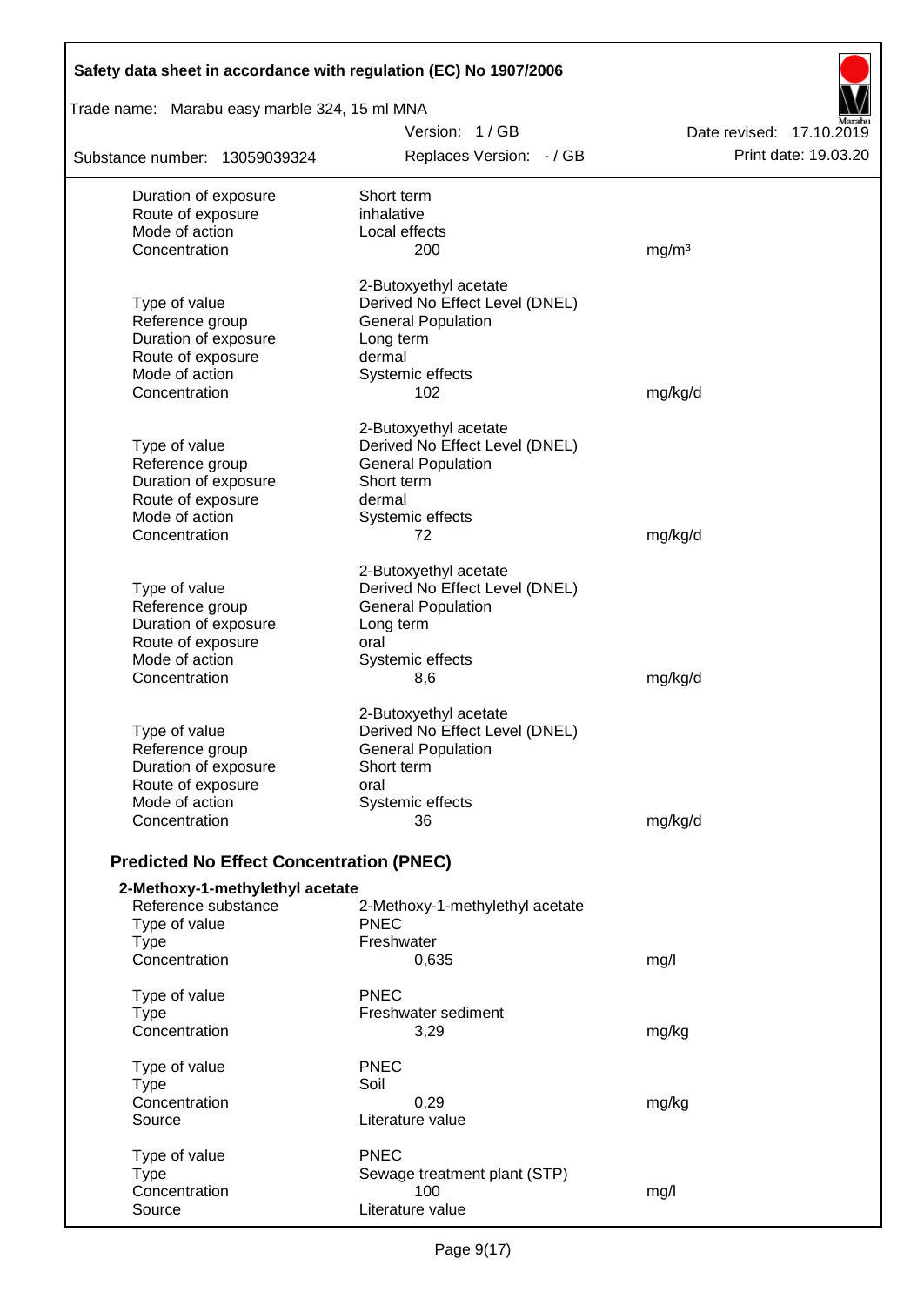| Safety data sheet in accordance with regulation (EC) No 1907/2006 |                              |                          |
|-------------------------------------------------------------------|------------------------------|--------------------------|
| Trade name: Marabu easy marble 324, 15 ml MNA                     |                              |                          |
|                                                                   | Version: 1/GB                | Date revised: 17.10.2019 |
| Substance number: 13059039324                                     | Replaces Version: - / GB     | Print date: 19.03.20     |
|                                                                   |                              |                          |
| Type of value                                                     | <b>PNEC</b>                  |                          |
| <b>Type</b><br>Concentration                                      | Marine sediment<br>0,329     |                          |
| Source                                                            | Literature value             | mg/kg                    |
|                                                                   |                              |                          |
| Type of value                                                     | <b>PNEC</b>                  |                          |
| <b>Type</b>                                                       | Saltwater                    |                          |
| Concentration                                                     | 0,0635                       | mg/l                     |
| 1-Methoxy-2-propanol                                              |                              |                          |
| Type of value                                                     | <b>PNEC</b>                  |                          |
| <b>Type</b>                                                       | Freshwater                   |                          |
| Concentration                                                     | 10                           | mg/l                     |
|                                                                   |                              |                          |
| Type of value                                                     | <b>PNEC</b>                  |                          |
| <b>Type</b>                                                       | Water                        |                          |
| Concentration                                                     | 41,6                         | mg/kg                    |
| Type of value                                                     | <b>PNEC</b>                  |                          |
| <b>Type</b>                                                       | Sediment                     |                          |
| Concentration                                                     | 41,6                         | mg/kg                    |
| Type of value                                                     | <b>PNEC</b>                  |                          |
| <b>Type</b>                                                       | Marine sediment              |                          |
| Concentration                                                     | 4,17                         | mg/kg                    |
|                                                                   | <b>PNEC</b>                  |                          |
| Type of value<br><b>Type</b>                                      | Soil                         |                          |
| Concentration                                                     | 2,47                         | mg/kg                    |
|                                                                   |                              |                          |
| Type of value                                                     | <b>PNEC</b>                  |                          |
| <b>Type</b>                                                       | Sewage treatment plant (STP) |                          |
| Concentration                                                     | 100                          | mg/l                     |
| 2-Butoxyethyl acetate                                             |                              |                          |
| Reference substance                                               | 2-Butoxyethyl acetate        |                          |
| Type of value                                                     | <b>PNEC</b>                  |                          |
| Type                                                              | Water                        |                          |
| Concentration                                                     | 0,304                        | mg/l                     |
| Source                                                            | Literature value             |                          |
|                                                                   | 2-Butoxyethyl acetate        |                          |
| Type of value                                                     | <b>PNEC</b>                  |                          |
| <b>Type</b>                                                       | Aquatic                      |                          |
| Concentration                                                     | 0,0304                       | g/                       |
| Source                                                            | Literature value             |                          |
|                                                                   | 2-Butoxyethyl acetate        |                          |
| Type of value                                                     | <b>PNEC</b>                  |                          |
| <b>Type</b>                                                       | Sediment                     |                          |
| Concentration                                                     | 2,03                         | mg/kg                    |
| Source                                                            | Literature value             |                          |
|                                                                   | 2-Butoxyethyl acetate        |                          |
| Type of value                                                     | <b>PNEC</b>                  |                          |
| <b>Type</b>                                                       | Marine sediment              |                          |
|                                                                   |                              |                          |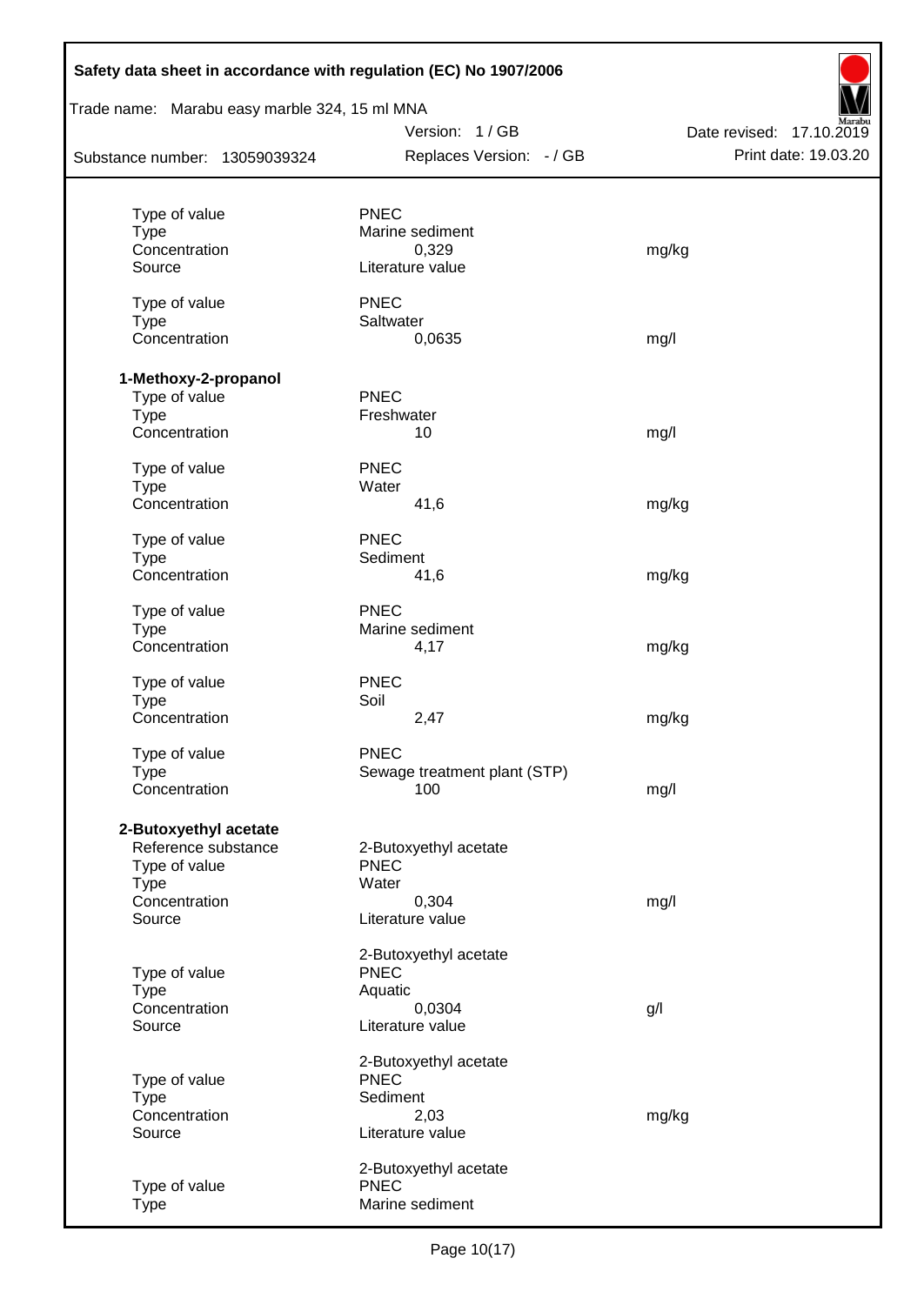#### **Safety data sheet in accordance with regulation (EC) No 1907/2006**

## Trade name: Marabu easy marble 324, 15 ml MNA

| Substance number: 13059039324                    | Version: 1/GB<br>Replaces Version: - / GB                                | Marabu<br>Date revised: 17.10.2019<br>Print date: 19.03.20 |
|--------------------------------------------------|--------------------------------------------------------------------------|------------------------------------------------------------|
| Concentration<br>Source                          | 0.203<br>Literature value                                                | mg/kg                                                      |
| Type of value<br>Type<br>Concentration<br>Source | 2-Butoxyethyl acetate<br><b>PNEC</b><br>Soil<br>0.68<br>Literature value | mg/kg                                                      |

#### **8.2. Exposure controls**

#### **Exposure controls**

Provide adequate ventilation. Where reasonably practicable this should be achieved by the use of local exhaust ventilation and good general extraction. If these are not sufficient to maintain concentrations of particulates and solvent vapour below the OEL, suitable respiratory protection must be worn.

#### **Respiratory protection**

If workers are exposed to concentrations above the exposure limit they must use appropriate, certified respirators. Full mask, filter A

#### **Hand protection**

There is no one glove material or combination of materials that will give unlimited resistance to any individual or combination of chemicals.

For prolonged or repeated handling nitrile rubber gloves with textile undergloves are required.

| Material thickness                    | 0.5 | mm |
|---------------------------------------|-----|----|
| المستنفي والمستحدث والقرابين والتراكي | ົ   |    |

Breakthrough time < 30 min The breakthrough time must be greater than the end use time of the product.

The instructions and information provided by the glove manufacturer on use, storage, maintenance and replacement must be followed.

Gloves should be replaced regularly and if there is any sign of damage to the glove material.

Always ensure that gloves are free from defects and that they are stored and used correctly.

The performance or effectiveness of the glove may be reduced by physical/ chemical damage and poor maintenance.

Barrier creams may help to protect the exposed areas of the skin, they should however not be applied once exposure has occurred.

#### **Eye protection**

Use safety eyewear designed to protect against splash of liquids.

#### **Body protection**

Cotton or cotton/synthetic overalls or coveralls are normally suitable.

## **SECTION 9: Physical and chemical properties**

## **9.1. Information on basic physical and chemical properties**

| Form                  | Liquid            |
|-----------------------|-------------------|
| Colour                | coloured          |
| Odour                 | solvent-like      |
| Odour threshold       |                   |
| Remarks               | No data available |
| pH value              |                   |
| Remarks               | Not applicable    |
| <b>Melting point</b>  |                   |
| Remarks               | not determined    |
| <b>Freezing point</b> |                   |
| Remarks               | not determined    |
|                       |                   |

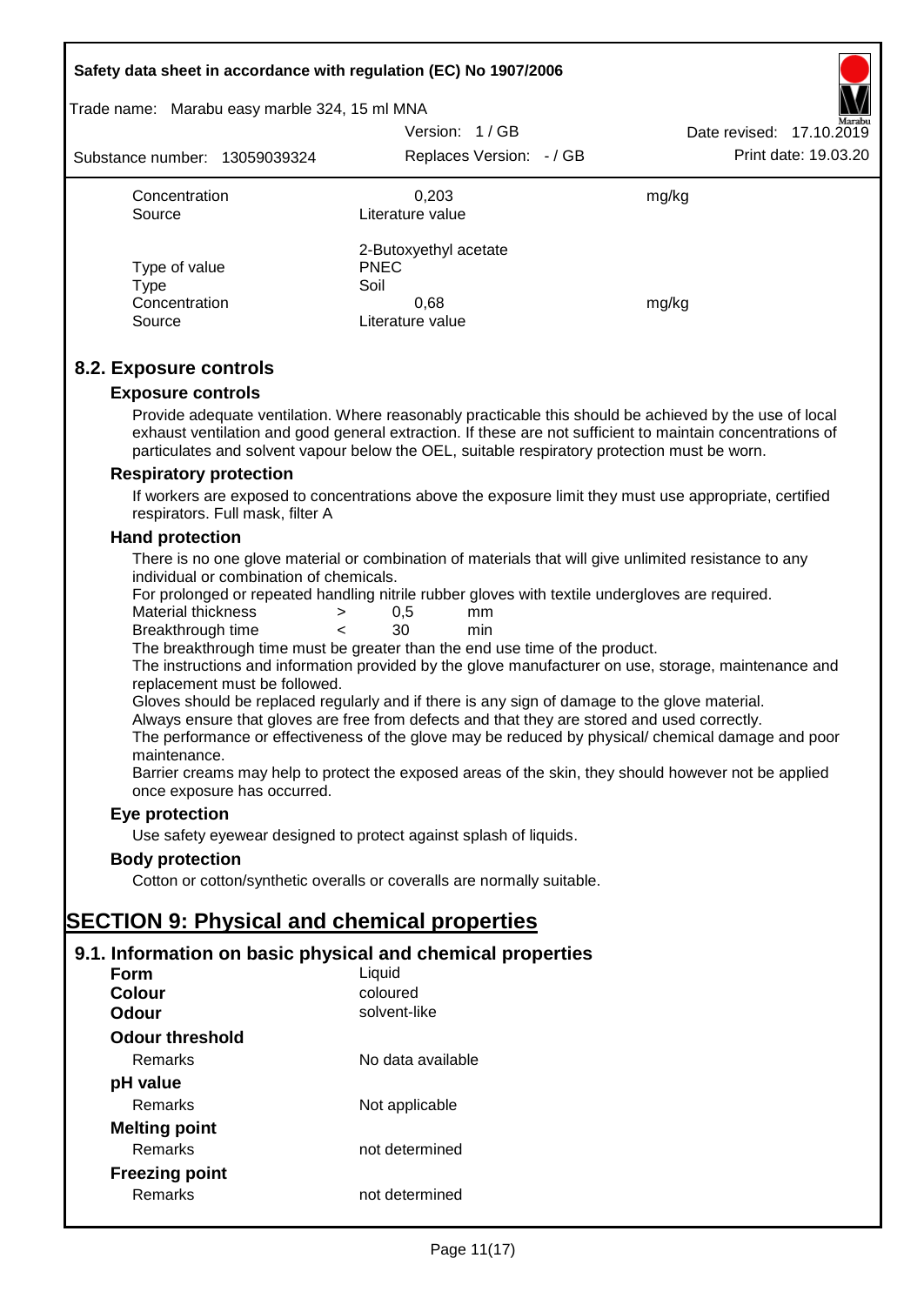| Trade name: Marabu easy marble 324, 15 ml MNA      |                | Version: 1/GB            |                 |    |                   | Date revised: 17.10.2019 |  |
|----------------------------------------------------|----------------|--------------------------|-----------------|----|-------------------|--------------------------|--|
| Substance number: 13059039324                      |                | Replaces Version: - / GB |                 |    |                   | Print date: 19.03.20     |  |
| Initial boiling point and boiling range            |                |                          |                 |    |                   |                          |  |
| Value                                              | appr.          | 120                      |                 |    | $\rm ^{\circ}C$   |                          |  |
| Pressure                                           |                | 1.013                    | hPa             |    |                   |                          |  |
| Source                                             |                | Literature value         |                 |    |                   |                          |  |
| <b>Flash point</b>                                 |                |                          |                 |    |                   |                          |  |
| Value<br>Method                                    |                | 30                       |                 |    | $\rm ^{\circ}C$   |                          |  |
|                                                    |                | ASTM D 6450 (CCCFP)      |                 |    |                   |                          |  |
| Evaporation rate (ether $= 1$ ) :                  |                |                          |                 |    |                   |                          |  |
| Remarks                                            | not determined |                          |                 |    |                   |                          |  |
| <b>Flammability (solid, gas)</b><br>Not applicable |                |                          |                 |    |                   |                          |  |
| Upper/lower flammability or explosive limits       |                |                          |                 |    |                   |                          |  |
| Lower explosion limit                              | appr.          | 0,7                      |                 |    | %(V)              |                          |  |
| Upper explosion limit                              | appr.          | 13,7                     |                 |    | $%$ (V)           |                          |  |
| Source                                             |                | Literature value         |                 |    |                   |                          |  |
| Vapour pressure                                    |                |                          |                 |    |                   |                          |  |
| Value                                              |                | 8<br>20                  | $\rm ^{\circ}C$ |    | hPa               |                          |  |
| Temperature<br>Method                              | calculated     |                          |                 |    |                   |                          |  |
| <b>Vapour density</b>                              |                |                          |                 |    |                   |                          |  |
| Remarks                                            | not determined |                          |                 |    |                   |                          |  |
| <b>Density</b>                                     |                |                          |                 |    |                   |                          |  |
| Value                                              |                | 1,08                     |                 |    | g/cm <sup>3</sup> |                          |  |
| Temperature                                        |                | 20                       | $^{\circ}C$     |    |                   |                          |  |
| Method                                             |                | <b>DIN EN ISO 2811</b>   |                 |    |                   |                          |  |
| Solubility in water                                |                |                          |                 |    |                   |                          |  |
| Remarks                                            |                | partially miscible       |                 |    |                   |                          |  |
| <b>Partition coefficient: n-octanol/water</b>      |                |                          |                 |    |                   |                          |  |
| Remarks                                            | Not applicable |                          |                 |    |                   |                          |  |
| Ignition temperature                               |                |                          |                 |    |                   |                          |  |
| Value                                              | appr.          | 200                      |                 |    | $^{\circ}C$       |                          |  |
| Source                                             |                | Literature value         |                 |    |                   |                          |  |
| <b>Viscosity</b>                                   |                |                          |                 |    |                   |                          |  |
| dynamic                                            |                |                          |                 |    |                   |                          |  |
| Value                                              |                | 30                       | to              | 50 | mPa.s             |                          |  |
| Temperature                                        |                | 40                       | $^{\circ}C$     |    |                   |                          |  |
| <b>Efflux time</b>                                 |                |                          |                 |    |                   |                          |  |
| Value                                              |                | 25                       | to              | 70 | $\mathbf S$       |                          |  |
| Temperature                                        |                | 20                       | $^{\circ}C$     |    |                   |                          |  |
| Method                                             |                | DIN 53211 4 mm           |                 |    |                   |                          |  |
| <b>Explosive properties</b>                        |                |                          |                 |    |                   |                          |  |
| evaluation                                         | no             |                          |                 |    |                   |                          |  |
| <b>Oxidising properties</b>                        |                |                          |                 |    |                   |                          |  |
| evaluation                                         | None known     |                          |                 |    |                   |                          |  |
| 9.2. Other information                             |                |                          |                 |    |                   |                          |  |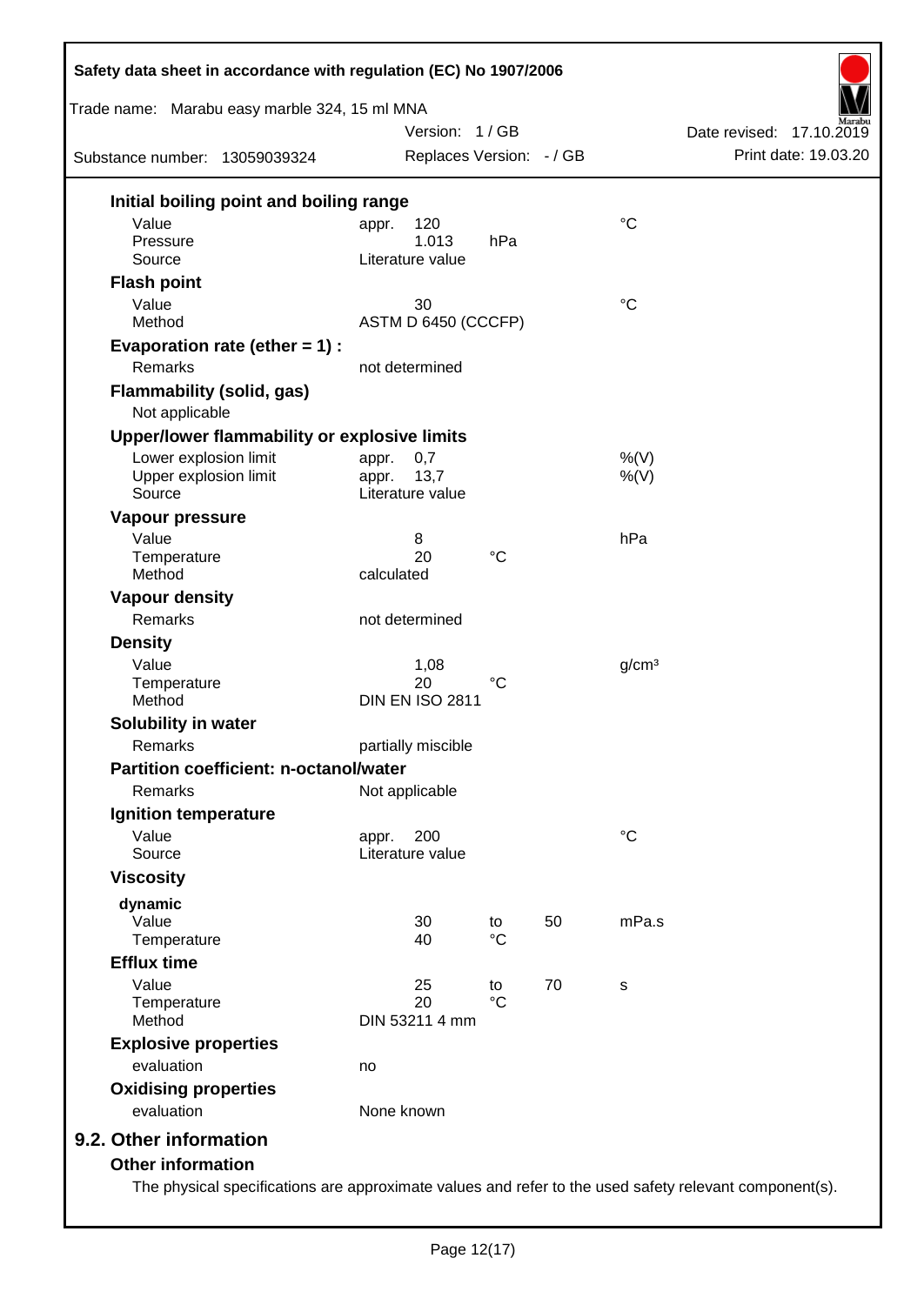| Safety data sheet in accordance with regulation (EC) No 1907/2006                                                                                                     |        |                                                                            |                                                                   |                          |
|-----------------------------------------------------------------------------------------------------------------------------------------------------------------------|--------|----------------------------------------------------------------------------|-------------------------------------------------------------------|--------------------------|
| Trade name: Marabu easy marble 324, 15 ml MNA                                                                                                                         |        |                                                                            |                                                                   |                          |
|                                                                                                                                                                       |        | Version: 1/GB                                                              |                                                                   | Date revised: 17.10.2019 |
| Substance number: 13059039324                                                                                                                                         |        | Replaces Version: - / GB                                                   |                                                                   | Print date: 19.03.20     |
| <b>SECTION 10: Stability and reactivity</b>                                                                                                                           |        |                                                                            |                                                                   |                          |
| 10.1. Reactivity<br>No hazardous reactions when stored and handled according to prescribed instructions.                                                              |        |                                                                            |                                                                   |                          |
| 10.2. Chemical stability<br>Stable under recommended storage and handling conditions (see section 7).                                                                 |        |                                                                            |                                                                   |                          |
| 10.3. Possibility of hazardous reactions<br>Keep away from oxidising agents, strongly alkaline and strongly acid materials in order to avoid<br>exothermic reactions. |        |                                                                            |                                                                   |                          |
| 10.4. Conditions to avoid<br>When exposed to high temperatures may produce hazardous decomposition products.                                                          |        |                                                                            |                                                                   |                          |
| 10.5. Incompatible materials<br>No hazardous reactions when stored and handled according to prescribed instructions.                                                  |        |                                                                            |                                                                   |                          |
| 10.6. Hazardous decomposition products<br>See chapter 5.2 (Firefighting measures - Special hazards arising from the substance or mixture).                            |        |                                                                            |                                                                   |                          |
| <b>SECTION 11: Toxicological information</b>                                                                                                                          |        |                                                                            |                                                                   |                          |
| 11.1. Information on toxicological effects                                                                                                                            |        |                                                                            |                                                                   |                          |
| <b>Acute oral toxicity (Components)</b>                                                                                                                               |        |                                                                            |                                                                   |                          |
| 1-Methoxy-2-propanol<br><b>Species</b><br>LD50                                                                                                                        | rat    | 5200                                                                       | mg/kg                                                             |                          |
| <b>Acute dermal toxicity (Components)</b>                                                                                                                             |        |                                                                            |                                                                   |                          |
| 1-Methoxy-2-propanol<br><b>Species</b><br>LD50                                                                                                                        | rabbit | 14000                                                                      | mg/kg                                                             |                          |
| <b>Acute inhalational toxicity</b>                                                                                                                                    |        |                                                                            |                                                                   |                          |
| Remarks                                                                                                                                                               |        |                                                                            | Based on available data, the classification criteria are not met. |                          |
| <b>Skin corrosion/irritation</b>                                                                                                                                      |        |                                                                            |                                                                   |                          |
| Remarks                                                                                                                                                               |        |                                                                            | Based on available data, the classification criteria are not met. |                          |
| Serious eye damage/irritation<br>Remarks                                                                                                                              |        |                                                                            | Based on available data, the classification criteria are not met. |                          |
| <b>Sensitization</b>                                                                                                                                                  |        |                                                                            |                                                                   |                          |
| Remarks                                                                                                                                                               |        |                                                                            | Based on available data, the classification criteria are not met. |                          |
| <b>Mutagenicity</b><br>Remarks                                                                                                                                        |        |                                                                            | Based on available data, the classification criteria are not met. |                          |
| <b>Reproductive toxicity</b>                                                                                                                                          |        |                                                                            |                                                                   |                          |
| Remarks                                                                                                                                                               |        |                                                                            | Based on available data, the classification criteria are not met. |                          |
| Carcinogenicity                                                                                                                                                       |        |                                                                            |                                                                   |                          |
| Remarks                                                                                                                                                               |        |                                                                            | Based on available data, the classification criteria are not met. |                          |
| <b>Specific Target Organ Toxicity (STOT)</b>                                                                                                                          |        |                                                                            |                                                                   |                          |
| <b>Single exposure</b><br><b>Remarks</b><br>evaluation                                                                                                                |        | The classification criteria are met.<br>May cause drowsiness or dizziness. |                                                                   |                          |
| <b>Repeated exposure</b>                                                                                                                                              |        |                                                                            |                                                                   |                          |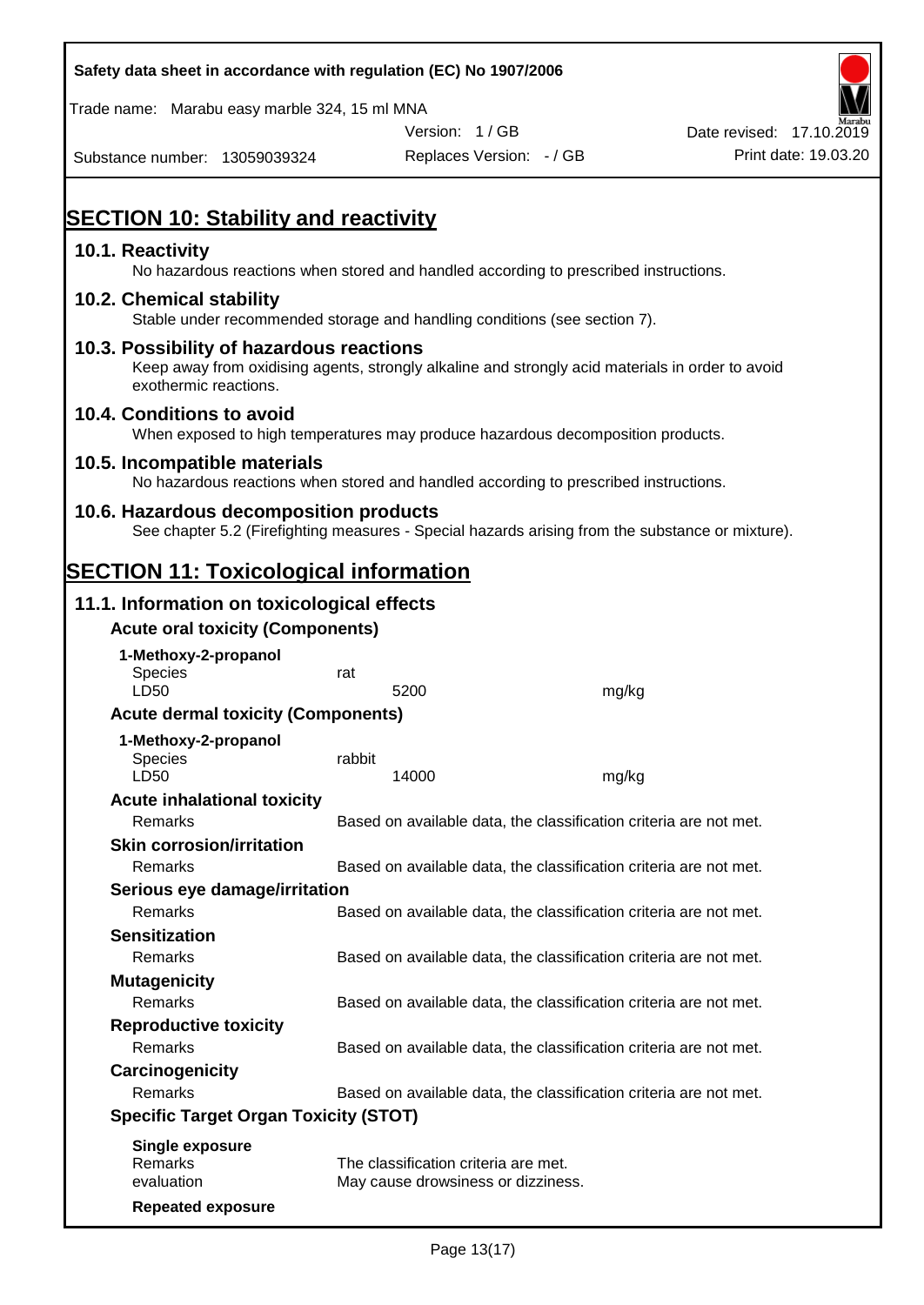| Safety data sheet in accordance with regulation (EC) No 1907/2006                       |                                                                                                                                                                                                                      |                              |                              |      |                                                                                                                                                                                                                                                                                                                                                                                                                                                                                                                                                                                                                                                                                                                                                                                                                                                                                                                                                              |
|-----------------------------------------------------------------------------------------|----------------------------------------------------------------------------------------------------------------------------------------------------------------------------------------------------------------------|------------------------------|------------------------------|------|--------------------------------------------------------------------------------------------------------------------------------------------------------------------------------------------------------------------------------------------------------------------------------------------------------------------------------------------------------------------------------------------------------------------------------------------------------------------------------------------------------------------------------------------------------------------------------------------------------------------------------------------------------------------------------------------------------------------------------------------------------------------------------------------------------------------------------------------------------------------------------------------------------------------------------------------------------------|
| Trade name: Marabu easy marble 324, 15 ml MNA                                           |                                                                                                                                                                                                                      |                              |                              |      |                                                                                                                                                                                                                                                                                                                                                                                                                                                                                                                                                                                                                                                                                                                                                                                                                                                                                                                                                              |
|                                                                                         |                                                                                                                                                                                                                      | Version: 1/GB                |                              |      | Date revised: 17.10.2019                                                                                                                                                                                                                                                                                                                                                                                                                                                                                                                                                                                                                                                                                                                                                                                                                                                                                                                                     |
| Substance number: 13059039324                                                           |                                                                                                                                                                                                                      |                              | Replaces Version: - / GB     |      | Print date: 19.03.20                                                                                                                                                                                                                                                                                                                                                                                                                                                                                                                                                                                                                                                                                                                                                                                                                                                                                                                                         |
| Remarks                                                                                 |                                                                                                                                                                                                                      |                              |                              |      | Based on available data, the classification criteria are not met.                                                                                                                                                                                                                                                                                                                                                                                                                                                                                                                                                                                                                                                                                                                                                                                                                                                                                            |
| <b>Aspiration hazard</b>                                                                |                                                                                                                                                                                                                      |                              |                              |      |                                                                                                                                                                                                                                                                                                                                                                                                                                                                                                                                                                                                                                                                                                                                                                                                                                                                                                                                                              |
|                                                                                         | Based on available data, the classification criteria are not met.                                                                                                                                                    |                              |                              |      |                                                                                                                                                                                                                                                                                                                                                                                                                                                                                                                                                                                                                                                                                                                                                                                                                                                                                                                                                              |
| <b>Experience in practice</b>                                                           |                                                                                                                                                                                                                      |                              |                              |      |                                                                                                                                                                                                                                                                                                                                                                                                                                                                                                                                                                                                                                                                                                                                                                                                                                                                                                                                                              |
|                                                                                         | long-term exposure by oral, inhalation and dermal routes of exposure and eye contact.                                                                                                                                |                              |                              |      | Exposure to component solvents vapours concentration in excess of the stated occupational exposure<br>limit may result in adverse health effects such as mucous membrane and respiratory system irritation<br>and adverse effects on kidney, liver and central nervous system. Symptoms and signs include headache,<br>dizziness, fatigue, muscular weakness, drowsiness and in extreme cases, loss of consciousness.<br>Solvents may cause some of the above effects by absorption through the skin. Repeated or prolonged<br>contact with the mixture may cause removal of natural fat from the skin resulting in non-allergic contact<br>dermatitis and absorption through the skin. The liquid splashed in the eyes may cause irritation and<br>reversible damage. Ingestion may cause nausea, diarrhoea and vomiting. This takes into account, where<br>known, delayed and immediate effects and also chronic effects of components from short-term and |
| <b>Other information</b>                                                                |                                                                                                                                                                                                                      |                              |                              |      |                                                                                                                                                                                                                                                                                                                                                                                                                                                                                                                                                                                                                                                                                                                                                                                                                                                                                                                                                              |
|                                                                                         | There are no data available on the mixture itself.<br>The mixture has been assessed following the additivity method of the CLP Regulation (EC) No<br>1272/2008 and classified for toxicological hazards accordingly. |                              |                              |      |                                                                                                                                                                                                                                                                                                                                                                                                                                                                                                                                                                                                                                                                                                                                                                                                                                                                                                                                                              |
| <b>SECTION 12: Ecological information</b>                                               |                                                                                                                                                                                                                      |                              |                              |      |                                                                                                                                                                                                                                                                                                                                                                                                                                                                                                                                                                                                                                                                                                                                                                                                                                                                                                                                                              |
| 12.1. Toxicity                                                                          |                                                                                                                                                                                                                      |                              |                              |      |                                                                                                                                                                                                                                                                                                                                                                                                                                                                                                                                                                                                                                                                                                                                                                                                                                                                                                                                                              |
| <b>General information</b>                                                              |                                                                                                                                                                                                                      |                              |                              |      |                                                                                                                                                                                                                                                                                                                                                                                                                                                                                                                                                                                                                                                                                                                                                                                                                                                                                                                                                              |
|                                                                                         | and is not classified as dangerous for the environment.                                                                                                                                                              |                              |                              |      | There are no data available on the mixture itself. Do not allow to enter drains or water courses. The<br>mixture has been assessed following the summation method of the CLP Regulation (EC) No 1272/2008                                                                                                                                                                                                                                                                                                                                                                                                                                                                                                                                                                                                                                                                                                                                                    |
| <b>Fish toxicity (Components)</b>                                                       |                                                                                                                                                                                                                      |                              |                              |      |                                                                                                                                                                                                                                                                                                                                                                                                                                                                                                                                                                                                                                                                                                                                                                                                                                                                                                                                                              |
| 1-Methoxy-2-propanol<br><b>Species</b><br>LC <sub>0</sub>                               | $\geq$                                                                                                                                                                                                               | 4600                         | golden orfe (Leuciscus idus) | mg/l |                                                                                                                                                                                                                                                                                                                                                                                                                                                                                                                                                                                                                                                                                                                                                                                                                                                                                                                                                              |
| Duration of exposure                                                                    |                                                                                                                                                                                                                      | 96                           | h                            |      |                                                                                                                                                                                                                                                                                                                                                                                                                                                                                                                                                                                                                                                                                                                                                                                                                                                                                                                                                              |
| <b>Daphnia toxicity (Components)</b>                                                    |                                                                                                                                                                                                                      |                              |                              |      |                                                                                                                                                                                                                                                                                                                                                                                                                                                                                                                                                                                                                                                                                                                                                                                                                                                                                                                                                              |
| 1-Methoxy-2-propanol<br><b>Species</b><br><b>EC50</b><br>Duration of exposure           |                                                                                                                                                                                                                      | Daphnia magna<br>23300<br>48 | h                            | mg/l |                                                                                                                                                                                                                                                                                                                                                                                                                                                                                                                                                                                                                                                                                                                                                                                                                                                                                                                                                              |
| <b>Algae toxicity (Components)</b>                                                      |                                                                                                                                                                                                                      |                              |                              |      |                                                                                                                                                                                                                                                                                                                                                                                                                                                                                                                                                                                                                                                                                                                                                                                                                                                                                                                                                              |
| 1-Methoxy-2-propanol<br><b>Species</b><br><b>EC50</b><br>Duration of exposure           | Desmodesmus<br>$\geq$                                                                                                                                                                                                | 1000<br>168                  | h                            | mg/l |                                                                                                                                                                                                                                                                                                                                                                                                                                                                                                                                                                                                                                                                                                                                                                                                                                                                                                                                                              |
| <b>Bacteria toxicity (Components)</b>                                                   |                                                                                                                                                                                                                      |                              |                              |      |                                                                                                                                                                                                                                                                                                                                                                                                                                                                                                                                                                                                                                                                                                                                                                                                                                                                                                                                                              |
| 1-Methoxy-2-propanol<br><b>Species</b><br><b>EC50</b>                                   | $\geq$                                                                                                                                                                                                               | activated sludge<br>1000     |                              | mg/l |                                                                                                                                                                                                                                                                                                                                                                                                                                                                                                                                                                                                                                                                                                                                                                                                                                                                                                                                                              |
| 12.2. Persistence and degradability                                                     |                                                                                                                                                                                                                      |                              |                              |      |                                                                                                                                                                                                                                                                                                                                                                                                                                                                                                                                                                                                                                                                                                                                                                                                                                                                                                                                                              |
| <b>General information</b><br>No data available<br><b>Biodegradability (Components)</b> |                                                                                                                                                                                                                      |                              |                              |      |                                                                                                                                                                                                                                                                                                                                                                                                                                                                                                                                                                                                                                                                                                                                                                                                                                                                                                                                                              |
| 1-Methoxy-2-propanol                                                                    |                                                                                                                                                                                                                      |                              |                              |      |                                                                                                                                                                                                                                                                                                                                                                                                                                                                                                                                                                                                                                                                                                                                                                                                                                                                                                                                                              |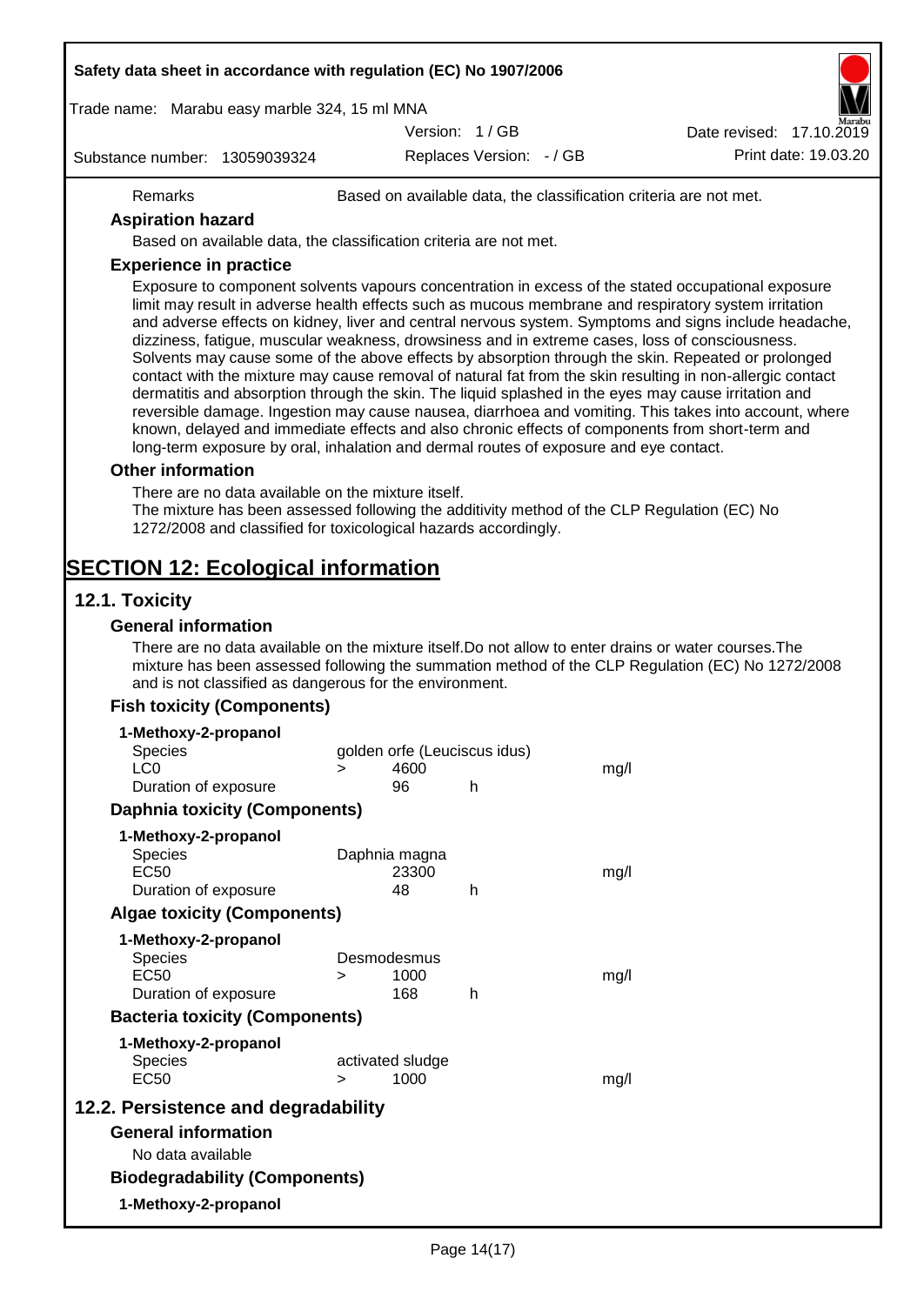| Safety data sheet in accordance with regulation (EC) No 1907/2006                                   |                                                                                                                                                                                                                                                                                                       |                                                  |
|-----------------------------------------------------------------------------------------------------|-------------------------------------------------------------------------------------------------------------------------------------------------------------------------------------------------------------------------------------------------------------------------------------------------------|--------------------------------------------------|
| Trade name: Marabu easy marble 324, 15 ml MNA                                                       | Version: 1/GB                                                                                                                                                                                                                                                                                         |                                                  |
| Substance number: 13059039324                                                                       | Replaces Version: - / GB                                                                                                                                                                                                                                                                              | Date revised: 17.10.2019<br>Print date: 19.03.20 |
| Value<br>Duration of test<br>evaluation<br>Method                                                   | $\%$<br>90<br>28<br>d<br>Readily biodegradable (according to OECD criteria)<br><b>OECD 301 F</b>                                                                                                                                                                                                      |                                                  |
| 12.3. Bioaccumulative potential                                                                     |                                                                                                                                                                                                                                                                                                       |                                                  |
| <b>General information</b>                                                                          |                                                                                                                                                                                                                                                                                                       |                                                  |
| There are no data available on the mixture itself.                                                  |                                                                                                                                                                                                                                                                                                       |                                                  |
| <b>Partition coefficient: n-octanol/water</b><br><b>Remarks</b>                                     | Not applicable                                                                                                                                                                                                                                                                                        |                                                  |
|                                                                                                     |                                                                                                                                                                                                                                                                                                       |                                                  |
| 12.4. Mobility in soil<br><b>General information</b>                                                |                                                                                                                                                                                                                                                                                                       |                                                  |
| There are no data available on the mixture itself.                                                  |                                                                                                                                                                                                                                                                                                       |                                                  |
| 12.5. Results of PBT and vPvB assessment                                                            |                                                                                                                                                                                                                                                                                                       |                                                  |
| <b>General information</b>                                                                          |                                                                                                                                                                                                                                                                                                       |                                                  |
| There are no data available on the mixture itself.                                                  |                                                                                                                                                                                                                                                                                                       |                                                  |
| 12.6. Other adverse effects                                                                         |                                                                                                                                                                                                                                                                                                       |                                                  |
| <b>General information</b>                                                                          |                                                                                                                                                                                                                                                                                                       |                                                  |
| There are no data available on the mixture itself.                                                  |                                                                                                                                                                                                                                                                                                       |                                                  |
| <b>SECTION 13: Disposal considerations</b>                                                          |                                                                                                                                                                                                                                                                                                       |                                                  |
| 13.1. Waste treatment methods                                                                       |                                                                                                                                                                                                                                                                                                       |                                                  |
| Disposal recommendations for the product                                                            |                                                                                                                                                                                                                                                                                                       |                                                  |
| Do not allow to enter drains or water courses.<br>EWC waste code                                    | Wastes and emptied containers should be classified in accordance with relevant national regulation.<br>The European Waste Catalogue classification of this product, when disposed of as waste is<br>08 01 11*<br>waste paint and varnish containing organic solvents or other<br>dangerous substances |                                                  |
| appropriate code should be assigned.<br>For further information contact your local waste authority. | If this product is mixed with other wastes, the original waste product code may no longer apply and the                                                                                                                                                                                               |                                                  |
| Disposal recommendations for packaging                                                              |                                                                                                                                                                                                                                                                                                       |                                                  |
| authority on the classification of empty containers.                                                | Using information provided in this safety data sheet, advice should be obtained from the relevant waste                                                                                                                                                                                               |                                                  |
| Empty containers must be scrapped or reconditioned.                                                 | Not emptied containers are hazardous waste (waste code number 150110).                                                                                                                                                                                                                                |                                                  |
| <b>SECTION 14: Transport information</b>                                                            |                                                                                                                                                                                                                                                                                                       |                                                  |
|                                                                                                     |                                                                                                                                                                                                                                                                                                       |                                                  |
|                                                                                                     |                                                                                                                                                                                                                                                                                                       |                                                  |
|                                                                                                     |                                                                                                                                                                                                                                                                                                       |                                                  |
|                                                                                                     |                                                                                                                                                                                                                                                                                                       |                                                  |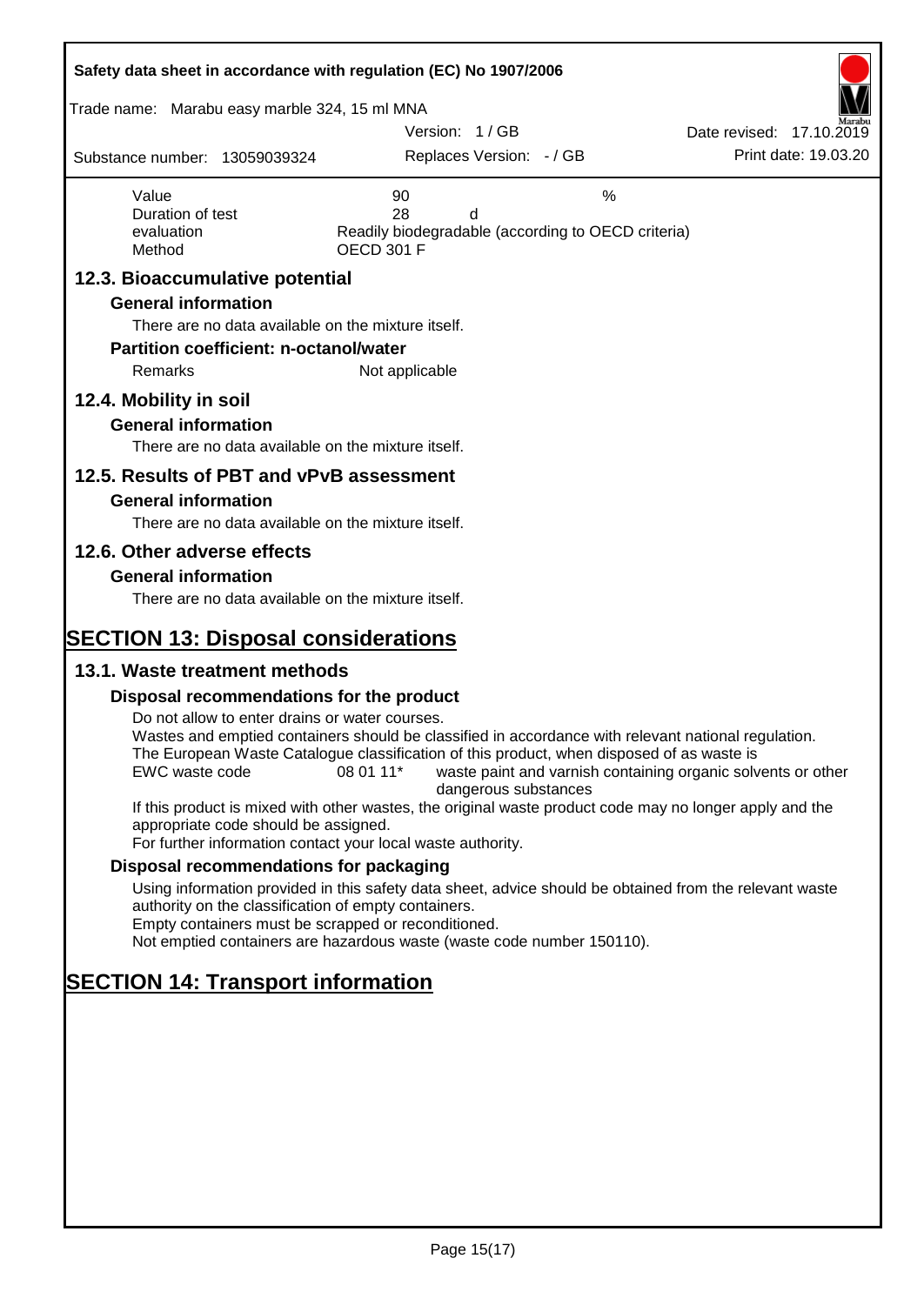| Safety data sheet in accordance with regulation (EC) No 1907/2006                 |                               |                                               |                                   |  |  |  |  |
|-----------------------------------------------------------------------------------|-------------------------------|-----------------------------------------------|-----------------------------------|--|--|--|--|
| Trade name: Marabu easy marble 324, 15 ml MNA                                     |                               |                                               |                                   |  |  |  |  |
| Version: 1/GB<br>Date revised: 17.10.2019                                         |                               |                                               |                                   |  |  |  |  |
| Print date: 19.03.20<br>Replaces Version: - / GB<br>Substance number: 13059039324 |                               |                                               |                                   |  |  |  |  |
|                                                                                   | <b>Land transport ADR/RID</b> | <b>Marine transport</b><br><b>IMDG/GGVSee</b> | Air transport<br><b>ICAO/IATA</b> |  |  |  |  |
| Tunnel restriction code                                                           | D/E                           |                                               |                                   |  |  |  |  |
| 14.1. UN number                                                                   | 1263                          | 1263                                          | 1263                              |  |  |  |  |
| 14.2. UN proper shipping name                                                     | <b>PAINT</b>                  | <b>PAINT</b>                                  | <b>PAINT</b>                      |  |  |  |  |
| 14.3. Transport hazard<br>class(es)                                               | 3                             | 3                                             | 3                                 |  |  |  |  |
| Label                                                                             |                               |                                               |                                   |  |  |  |  |
| 14.4. Packing group                                                               | III                           | III                                           | Ш                                 |  |  |  |  |
| Special provision                                                                 | 640E                          |                                               |                                   |  |  |  |  |
| <b>Limited Quantity</b>                                                           | 5 <sub>1</sub>                |                                               |                                   |  |  |  |  |
| Transport category                                                                | 3                             |                                               |                                   |  |  |  |  |
| 14.5. Environmental hazards                                                       |                               | no                                            |                                   |  |  |  |  |
|                                                                                   |                               |                                               |                                   |  |  |  |  |

## **Information for all modes of transport**

## **14.6. Special precautions for user**

Transport within the user's premises:

Always transport in closed containers that are upright and secure.

Ensure that persons transporting the product know what to do in the event of an accident or spillage.

## **Other information**

**14.7. Transport in bulk according to Annex II of Marpol and the IBC Code**

## no

# **SECTION 15: Regulatory information**

## **15.1. Safety, health and environmental regulations/legislation specific for the substance or mixture**

|                          |   | Major-accident categories acc. 96/82/EC                                                                                       |       |           |    |            |    |
|--------------------------|---|-------------------------------------------------------------------------------------------------------------------------------|-------|-----------|----|------------|----|
| Category                 | 6 | Flammable                                                                                                                     |       | 5.000.000 | kg | 50.000.000 | kg |
| <b>VOC</b>               |   |                                                                                                                               |       |           |    |            |    |
| VOC (EU)                 |   | 73.35                                                                                                                         | %     |           |    |            |    |
| VOC (EU)                 |   |                                                                                                                               | 792.2 | g/l       |    |            |    |
| <b>Other information</b> |   |                                                                                                                               |       |           |    |            |    |
|                          |   | The product does not contain substances of very high concern (SVHC).                                                          |       |           |    |            |    |
| <b>Other information</b> |   |                                                                                                                               |       |           |    |            |    |
|                          |   | All components are contained in the TSCA inventory or exempted.<br>All components are contained in the DSL or NDSL inventory. |       |           |    |            |    |